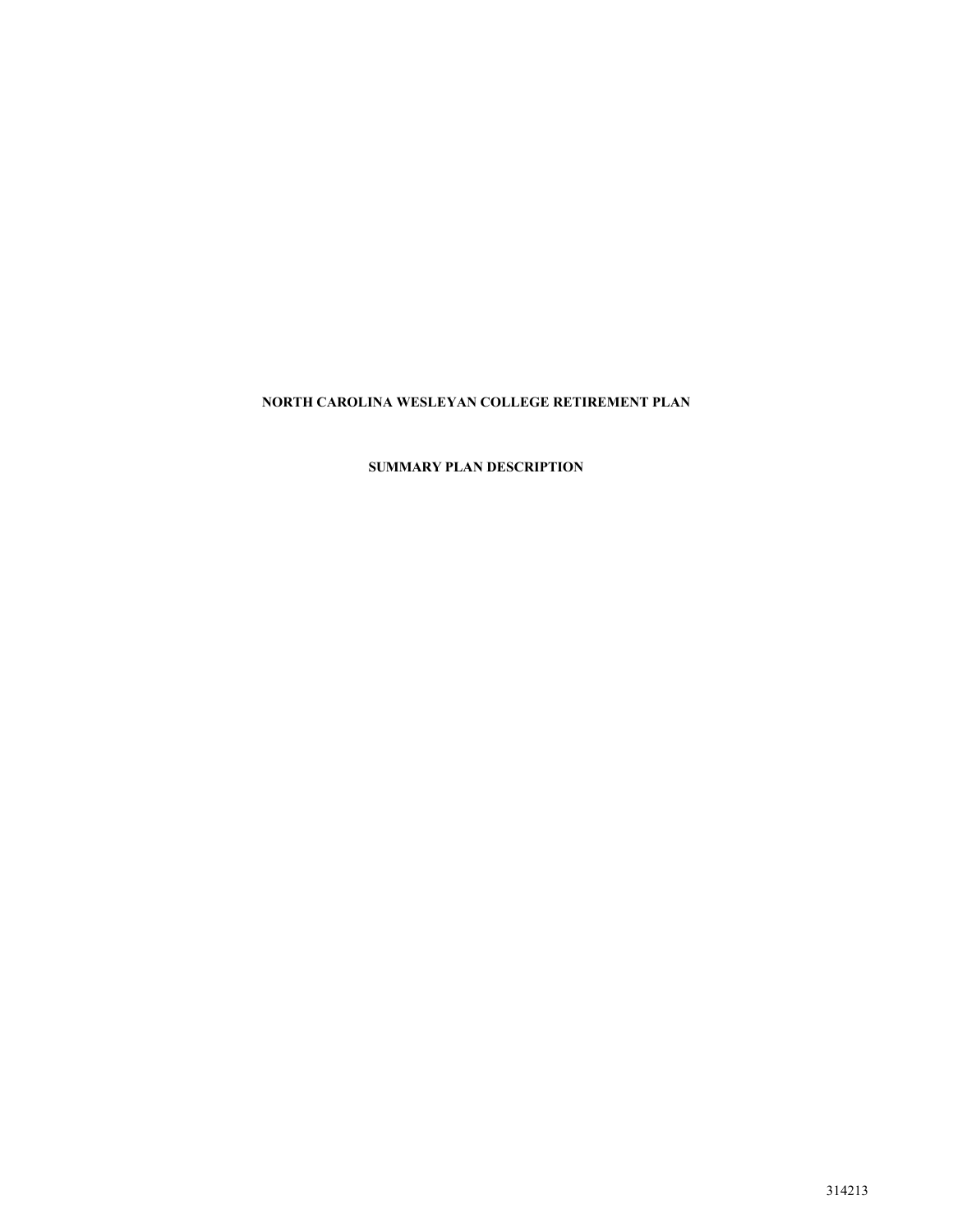# **TABLE OF CONTENTS**

# **INTRODUCTION TO YOUR PLAN**

# **ARTICLE I PARTICIPATION IN THE PLAN**

# **ARTICLE II EMPLOYEE CONTRIBUTIONS**

| What are elective deferrals and how do I contribute them to the Plan? |  |
|-----------------------------------------------------------------------|--|
| What are                                                              |  |

# **ARTICLE III EMPLOYER CONTRIBUTIONS**

| What is<br>r matching contribution and<br>l how is it allocated<br>. ine.<br>. Employer |  |
|-----------------------------------------------------------------------------------------|--|
|-----------------------------------------------------------------------------------------|--|

# **ARTICLE IV COMPENSATION AND ACCOUNT BALANCE**

# **ARTICLE V VESTING**

| What<br>account?<br>7 vested interest .<br>. mv |  |
|-------------------------------------------------|--|
|                                                 |  |

# **ARTICLE VI DISTRIBUTIONS PRIOR TO TERMINATION OF EMPLOYMENT**

| Can I withdraw money from my account while working? |  |  |
|-----------------------------------------------------|--|--|
|                                                     |  |  |

# **ARTICLE VII DISTRIBUTIONS UPON TERMINATION OF EMPLOYMENT**

# **ARTICLE VIII DISTRIBUTIONS UPON DEATH**

| What happens if I die while working for the Employer? |  |
|-------------------------------------------------------|--|
|-------------------------------------------------------|--|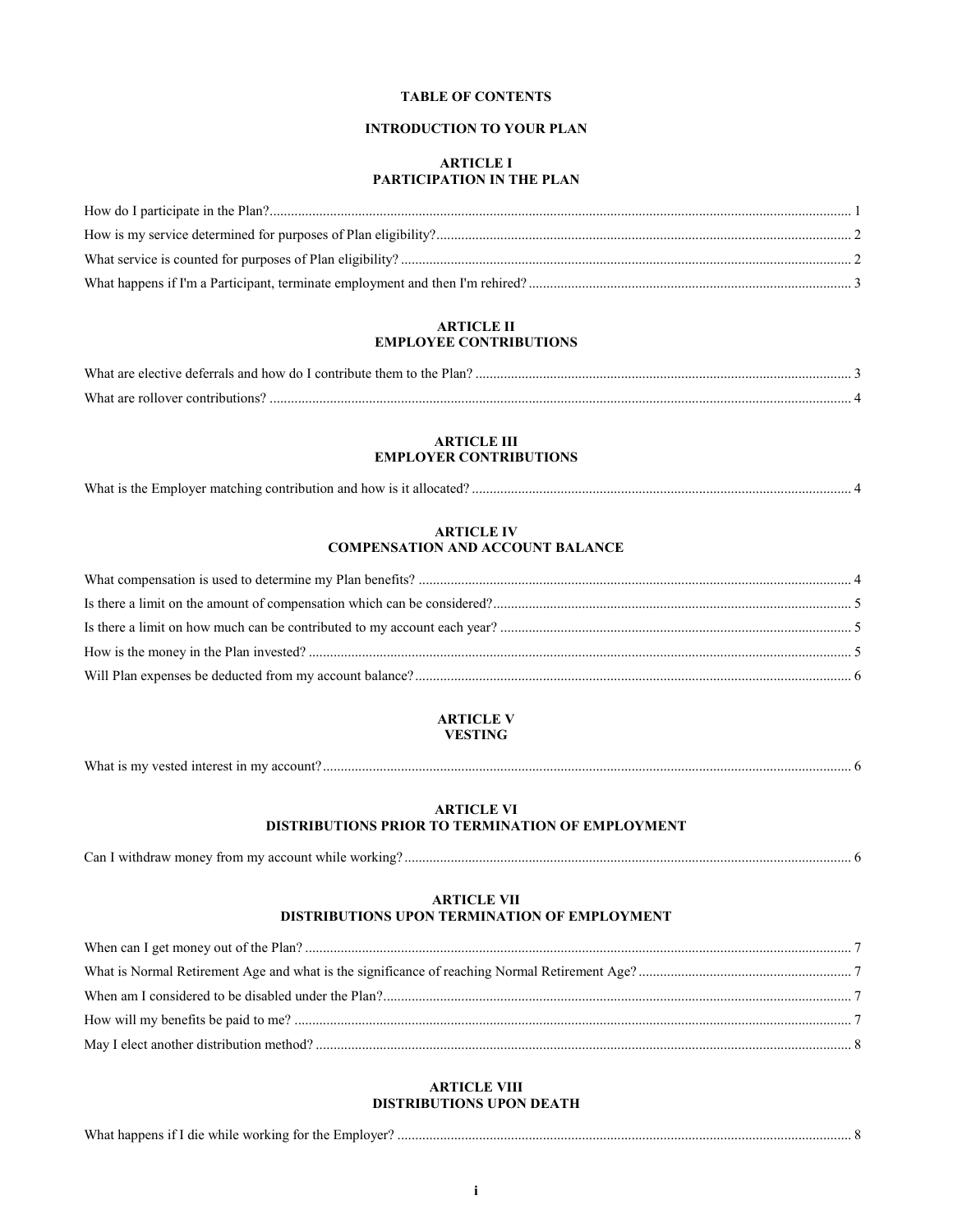| What happens if I terminate employment, commence required minimum distribution payments and then die before receiving |  |
|-----------------------------------------------------------------------------------------------------------------------|--|
|                                                                                                                       |  |
|                                                                                                                       |  |

# ARTICLE IX<br>TAX TREATMENT OF DISTRIBUTIONS

# **ARTICLE X LOANS**

| Is it possible to borrow money from the Plan? |
|-----------------------------------------------|
|-----------------------------------------------|

# ARTICLE XI<br>PROTECTED BENEFITS AND CLAIMS PROCEDURES

# **ARTICLE XII** GENERAL INFORMATION ABOUT THE PLAN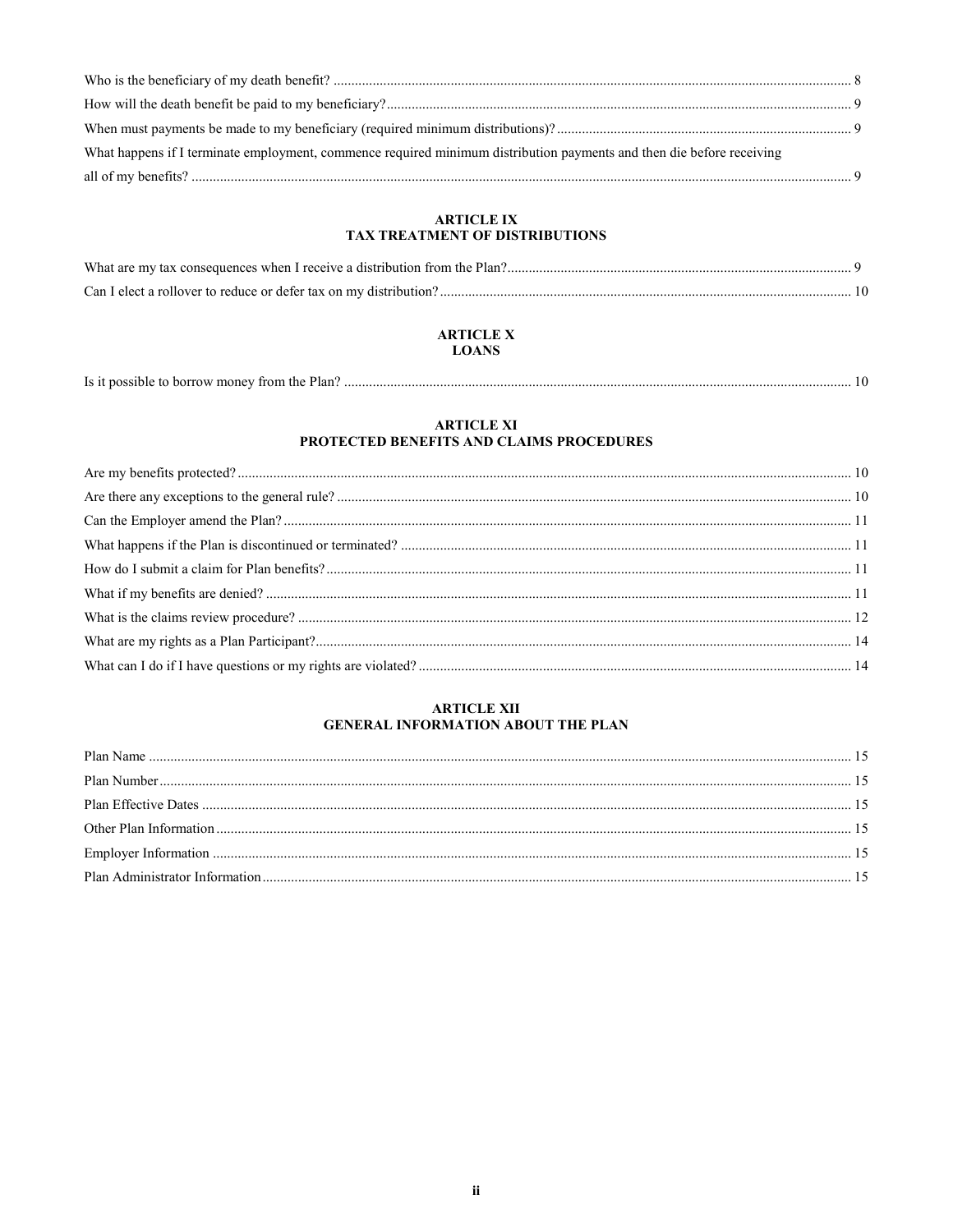# **NORTH CAROLINA WESLEYAN COLLEGE RETIREMENT PLAN SUMMARY PLAN DESCRIPTION INTRODUCTION TO YOUR PLAN**

North Carolina Wesleyan College Retirement Plan ("Plan") has been adopted to provide you with the opportunity to save for retirement on a tax advantaged basis. This Plan is a type of retirement plan known as a 403(b) plan. This Summary Plan Description ("SPD") contains information regarding when you may become eligible to participate in the Plan, your Plan benefits, your distribution options, and many other features of the Plan. You should take the time to read this SPD to understand the features of the Plan.

This SPD addresses the most common questions you might have regarding the Plan. If this SPD does not answer all of your questions, please contact the Plan Administrator or other Plan representative. The Plan Administrator is generally responsible for responding to questions and making determinations related to the administration, interpretation, and application of the Plan, unless those responsibilities have been delegated to other parties. The name of the Plan Administrator can be found at the end of this SPD in the Article entitled "General Information about the Plan."

This SPD describes the Plan's benefits and obligations as contained in the legal Plan document, which governs the operation of the Plan. The Plan document is written in much more technical and precise language and is designed to comply with applicable legal requirements. If the non-technical language in this SPD and the technical, legal language of the Plan document conflict, the Plan document always governs. If you wish to receive a copy of the legal Plan document, please contact the Plan Administrator.

This SPD describes the current provisions of the Plan. The Plan is subject to federal laws, such as ERISA (the Employee Retirement Income Security Act), the Internal Revenue Code and other federal and state laws which might affect your rights. The provisions of the Plan are subject to revision due to a change in laws or due to pronouncements by the Internal Revenue Service (IRS) or Department of Labor. Your Employer may also amend or terminate this Plan. The Plan Administrator will notify you if the provisions of the Plan that are described in this SPD change.

**Investment arrangement.** The investment products you select (known as investment arrangements) may also affect the provisions of the Plan. In some cases the investment arrangements may limit your options under the Plan. This SPD does not address the provisions of the various investment arrangements. You should contact the Plan Administrator or the investment provider if you have questions about the provisions of your specific investment arrangements.

**Types of contributions.** The following types of contributions are allowed under this Plan:

- Employee elective deferrals
- Employer matching contributions
- Employee rollover contributions

#### **ARTICLE I PARTICIPATION IN THE PLAN**

#### **How do I participate in the Plan?**

Provided you are not an Excluded Employee, you can begin participating under the Plan once you have satisfied the eligibility requirements and reached your Entry Date, except as indicated below for reclassified employees. The following describes Excluded Employees, the eligibility requirements and Entry Dates that apply. You should contact the Plan Administrator if you have questions about the timing of your Plan participation.

# **Elective Deferrals**

**Excluded Employees.** If you are a member of a class of employees identified below, you are an Excluded Employee and you are not entitled to participate in the Plan for purposes of elective deferrals. The employees who are excluded are:

employees who are enrolled as students and regularly attending classes offered by the Employer

**Eligibility Conditions.** You will be eligible to participate in elective deferrals on your date of hire. However, you will actually participate in elective deferrals once you reach the Entry Date as described below.

**Entry Date.** For purposes of elective deferrals, your Entry Date will be your date of hire.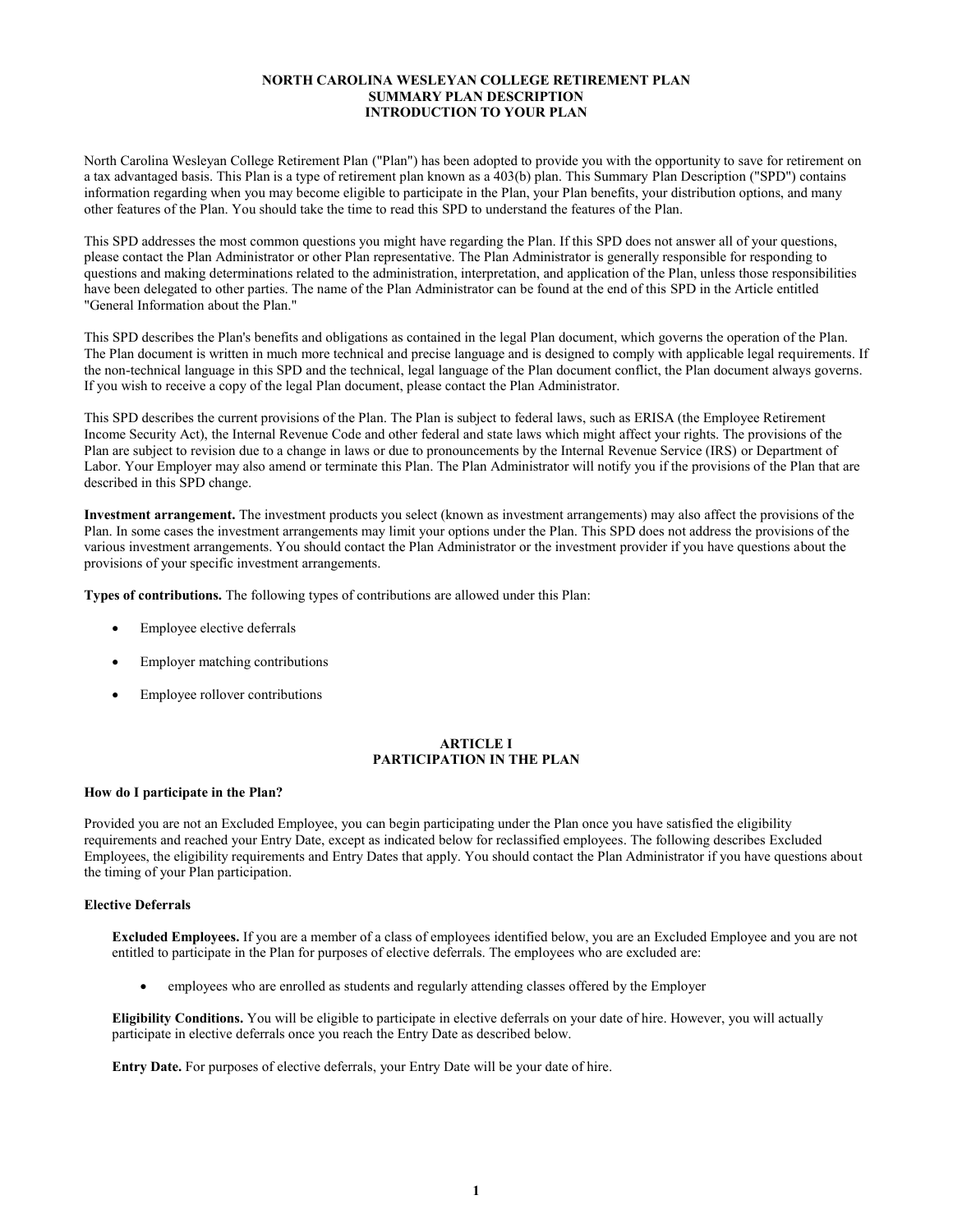#### **Matching Contributions**

**Excluded Employees.** If you are a member of a class of employees identified below, you are an Excluded Employee and you are not entitled to participate in the Plan for purposes of matching contributions. The employees who are excluded are:

employees who are enrolled as students and regularly attending classes offered by the Employer

**Eligibility Conditions.** You will be eligible to participate in the Plan for purposes of matching contributions when you have satisfied the following eligibility condition(s). However, you will actually participate in matching contributions once you reach the Entry Date as described below.

- attainment of age 21
- completion of 12 consecutive month(s) from your date of employment during which you must complete 83 1/3 Hours of Service each month

**Entry Date.** For purposes of matching contributions, your Entry Date will be the first day of the month coinciding with or next following the date on which you satisfy the eligibility requirements.

#### **Reclassified Employee**

Regardless of the above, if it is determined that your Employer erroneously classified you as a non-Employee and you should have been treated as an Employee, you are not entitled to participate in the Plan.

#### **How is my service determined for purposes of Plan eligibility?**

**Year of Service.** You will be credited with a Year of Service at the end of the twelve-month period beginning on your date of hire if you have been credited with at least 1,000 Hours of Service for such period. If you have not been credited with 1,000 Hours of Service by the end of such period, you will have completed a Year of Service at the end of any following Plan Year during which you were credited with 1,000 Hours of Service.

**Hour of Service.** You will be credited with your actual Hours of Service for:

(a) each hour for which you are directly or indirectly compensated by the Employer for the performance of duties during the Plan Year;

(b) each hour for which you are directly or indirectly compensated by the Employer for reasons other than the performance of duties (such as vacation, holidays, sickness, disability, lay-off, military duty, jury duty or leave of absence during the Plan Year) but credit will not exceed 501 hours of service for any single continuous period during which you perform no duties; and

(c) each hour for back pay awarded or agreed to by the Employer.

You will not be credited for the same Hours of Service both under (a) or (b), as the case may be, and under (c).

**Months of Service.** You will have completed the required number of months if you are employed by the Employer at any time after you have completed 83 1/3 Hours of Service each month during 12 consecutive month(s) of employment.

#### **What service is counted for purposes of Plan eligibility?**

**Service with the Employer.** In determining whether you satisfy the minimum service requirements to participate under the Plan, all service you perform for the Employer will generally be counted.

**Service with Predecessor Employer.** For eligibility purposes, your Years of Service with the following Employers will be counted. See the Plan Administrator for details if you think you may be affected by this provision.

- any Predecessor which is:
	- an Educational Organization
	- an Educational Organization providing post-secondary education
	- an employer that is eligible to sponsor a 403(b) plan
	- a teaching institution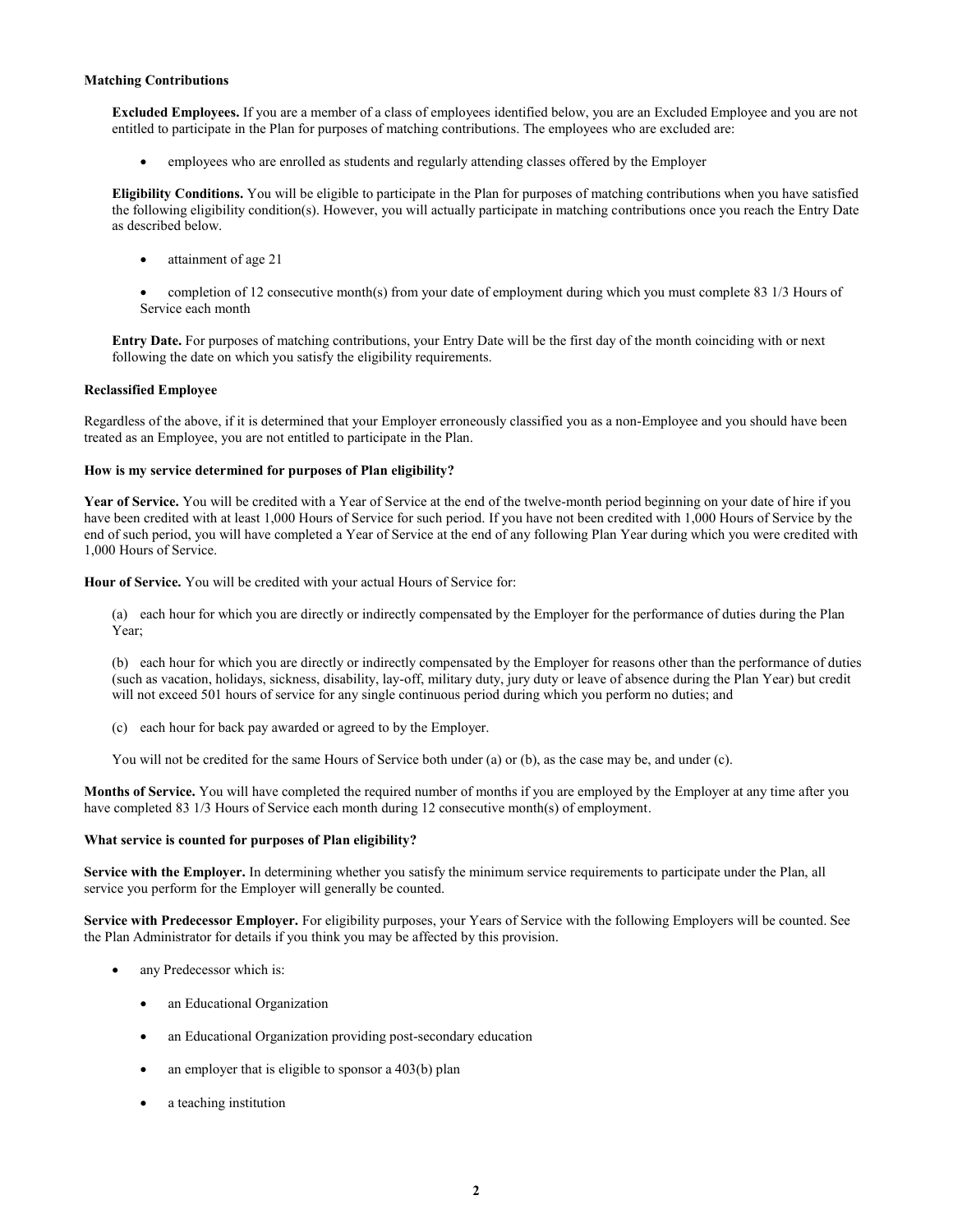**Military Service.** If you are a veteran and are reemployed under the Uniformed Services Employment and Reemployment Rights Act of 1994, your qualified military service might be considered service with the Employer. If you might be affected by this law, ask the Plan Administrator for further details.

#### **What happens if I'm a Participant, terminate employment and then I'm rehired?**

If you are no longer a Participant because of a termination of employment, and you are rehired, then you will be able to participate in the Plan on the date on which you are rehired if you are otherwise eligible to participate in the Plan.

#### **ARTICLE II EMPLOYEE CONTRIBUTIONS**

#### **What are elective deferrals and how do I contribute them to the Plan?**

**Elective Deferrals.** As a Participant under the Plan, you may elect to reduce your compensation by a specific percentage and have that amount contributed to the Plan on a pre-tax basis as an elective deferral. Your taxable income is reduced by the elective deferral contribution so you pay less in federal income taxes (however, the amount you defer is still counted as compensation for purposes of Social Security taxes). Later, when the Plan distributes the elective deferrals and earnings, you will pay the taxes on those elective deferrals and the earnings. Therefore, federal income taxes on the elective deferral contributions and on the earnings are only postponed. Eventually, you will have to pay taxes on these amounts.

You will always be 100% vested in your elective deferrals (see the Article in this SPD entitled "Vesting").

**Elective Deferral procedure.** The amount you elect to defer will be deducted from your pay in accordance with a procedure established by the Plan Administrator. If you wish to defer, the procedure will require that you enter into a Salary Reduction Agreement. You may elect to defer a portion of your compensation payable on or after your Entry Date. Such election will become effective as soon as administratively feasible after it is received by the Plan Administrator. Your election will generally remain in effect until you modify or terminate it.

**Elective Deferral modifications.** You may revoke or make modifications to your salary deferral election in accordance with procedures that the Employer provides. See the Plan Administrator for further information.

**Elective Deferral Limit.** As a Participant, you may elect to defer *a percentage* of your compensation each year instead of receiving that amount in cash. Your total elective deferrals in any taxable year cannot exceed a dollar limit which is set by law. The limit for 2020 is \$19,500. After 2020, the dollar limit may increase for cost-of-living adjustments. See the paragraph below on Annual dollar limit.

**Age 50 Catch-Up Deferrals.** If you are at least age 50 or will attain age 50 before the end of a calendar year, then you may elect to defer additional amounts (called Age 50 Catch-Up Deferrals) to the Plan as of the January 1st of that year. You can defer the additional amounts regardless of any other limitations on the amount you can defer to the Plan. The maximum Age 50 Catch-Up Deferrals that you can make in 2020 is \$6,500. After 2020, the maximum might increase for cost-of-living adjustments. Any Age 50 Catch-Up Deferrals that you make will be taken into account in determining any Employer matching contribution made to the Plan.

**Qualified Organization Catch-Up Deferral.** If you have completed at least 15 years of service with the Employer, and the Employer is a "qualified organization," then you may elect to defer additional amounts (called Qualified Organization Catch-Up Deferrals) to the Plan which exceed the elective deferral limit. A Qualified Organization Catch-Up Deferral increases the elective deferral limit by the lesser of: (1) \$3,000; (2) \$15,000 reduced by all amounts excluded from your gross income for prior taxable years by reason of your prior Qualified Organization Catch-Up Deferrals; or (3) the excess of \$5,000 multiplied by the number of years of service with the Employer, over your elective deferrals (including Qualified Organization Catch-Up Deferrals, but excluding Age 50 Catch-Up Deferrals) made for prior calendar years. This means that the maximum Qualified Organization Catch-Up Deferral you can contribute is \$3,000 in any calendar year. A "qualified organization" is an educational organization, hospital, home health service agency, health and welfare service agency, or a church-related organization. See the Plan Administrator for more information if you think you might qualify for Qualified Organization Catch-Up Deferrals. Any Qualified Organization Catch-Up Deferrals that you make will be taken into account in determining any Employer matching contribution made to the Plan.

If you qualify for both Age 50 Catch-Up Deferrals and Qualified Organization Catch-Up Deferrals, you may contribute both types of catch-up deferrals; however, your contributions must be applied to the Qualified Organization Catch-up Deferrals before they are applied to the Age-50 Catch-Up Deferrals.

**Annual dollar limit.** You should also be aware that each separately stated annual dollar limit on the amount you may defer (the annual deferral limit and the "catch-up contribution" limit) is a separate aggregate limit that applies to all such similar salary deferral amounts and "catch-up contributions" you may make under this Plan and any other cash or deferred arrangements (including other tax-sheltered 403(b) annuity contracts, simplified employee pensions or 401(k) plans) in which you may be participating. Generally, if an annual dollar limit is exceeded, then the excess must be returned to you in order to avoid adverse tax consequences. For this reason, it is desirable to request in writing that any such excess salary deferral amounts and "catch-up contributions" be returned to you.

If you are in more than one plan, you must decide which plan or arrangement you would like to return the excess. If you decide that the excess should be distributed from this Plan, you must communicate this in writing to the Plan Administrator no later than the March 1st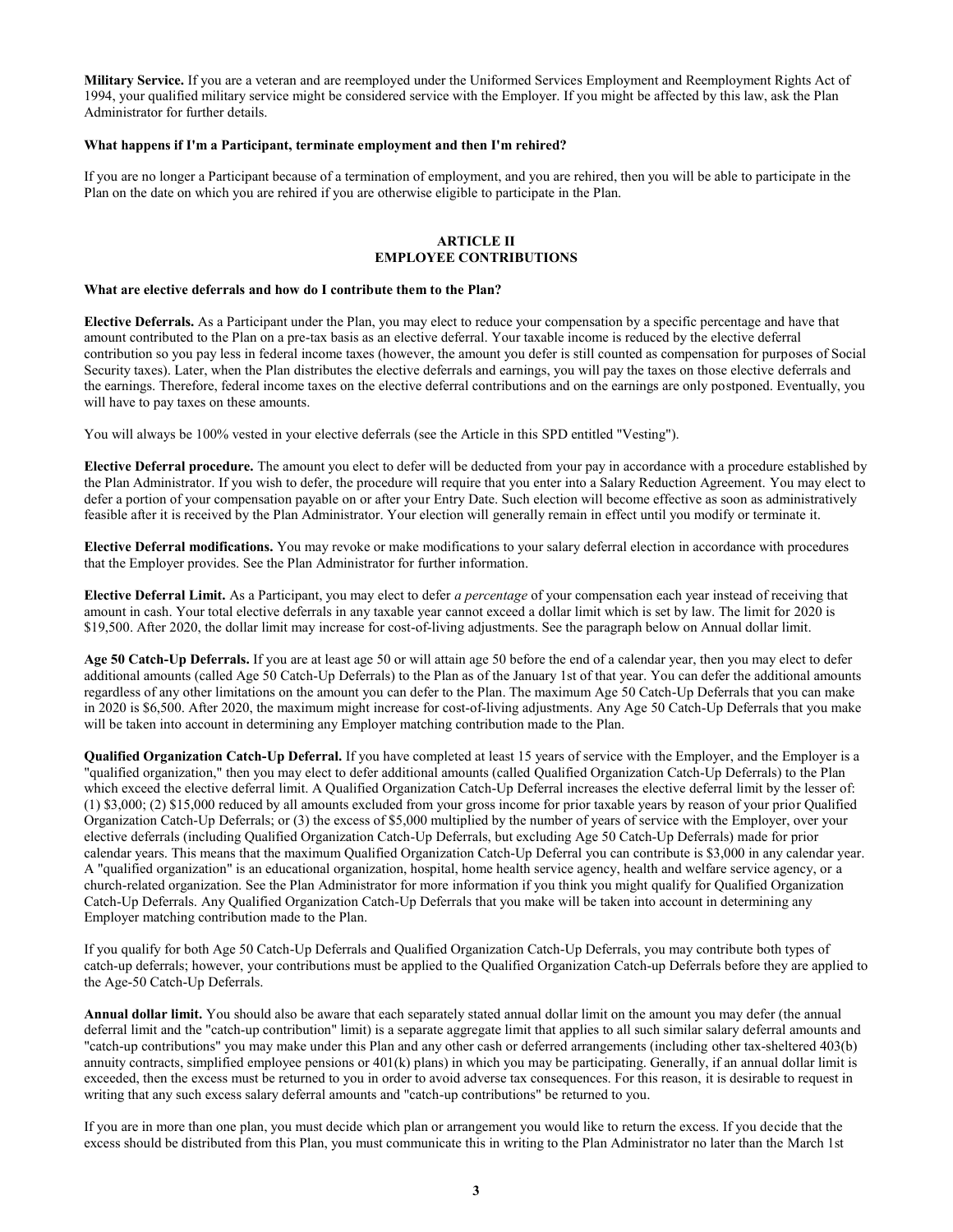following the close of the calendar year in which such excess deferrals were made. However, if the entire dollar limit is exceeded in this Plan or any other plan the Employer maintains, then you will be deemed to have notified the Plan Administrator of the excess. The Plan Administrator will then return the excess deferral and any earnings to you by April 15th.

# **What are rollover contributions?**

**Rollover contributions.** Subject to the provisions of your investment arrangements and at the discretion of the Plan Administrator, if you are a Participant in the Plan, you might be permitted to deposit into the Plan distributions you have received from other plans and certain IRAs. Such a deposit is called a "rollover" contribution and might result in tax savings to you. You may ask the Plan Administrator of the other plan or the trustee or custodian of the IRA to directly transfer (a "direct rollover") to this Plan all or a portion of any amount that you are entitled to receive as a distribution from such plan. Alternatively, you may elect to deposit any amount eligible to be rolled over within 60 days of your receipt of the distribution. You should consult qualified counsel to determine if a rollover is in your best interest.

**Rollover account.** Your rollover contribution will be accounted for in a "rollover account." You will always be 100% vested in your "rollover account" (see the Article in this SPD entitled "Vesting"). Rollover contributions will be affected by any investment gains or losses.

**Withdrawal of rollover contributions.** You may withdraw the amounts in your "rollover account" at any time.

# **ARTICLE III EMPLOYER CONTRIBUTIONS**

This Article describes Employer contributions that will be made to the Plan and how your share of the contributions is determined.

#### **What is the Employer matching contribution and how is it allocated?**

**Amounts taken into account.** Matching contributions are only based on your pre-tax deferrals.

**Matching Contribution.** Your Employer will make a matching contribution equal to 6% of your compensation provided your elective deferrals equal or exceed 4% of your compensation.

**Matching catch-up deferrals.** The Plan will include catch-up deferrals in the elective deferral amount used to determine the amount of your matching contribution.

**Allocation conditions.** You will always share in the matching contribution regardless of the amount of service you complete during the Plan Year.

# **ARTICLE IV COMPENSATION AND ACCOUNT BALANCE**

#### **What compensation is used to determine my Plan benefits?**

#### **All Contributions**

**Definition of compensation.** Compensation is defined as your total compensation that is subject to income tax and paid to you by your Employer for the Plan Year.

**Adjustments to compensation.** Regardless of the definition of compensation, the following adjustments will be made:

- elective deferrals to this Plan and to any other plan or arrangement (such as a cafeteria plan) will be included.
- compensation paid while not a Participant in the component of the Plan for which compensation is being used will be excluded.
- bonuses will be excluded.
- overtime will be excluded.

## **Elective Deferrals**

**Adjustments to compensation.** In addition to adjustments to compensation under "All Contributions" above, the following adjustments to compensation will be made for purposes of elective deferrals:

 compensation paid after you terminate is generally excluded for Plan purposes. However, the following amounts will be included in compensation even though they are paid after you terminate employment, provided these amounts would otherwise have been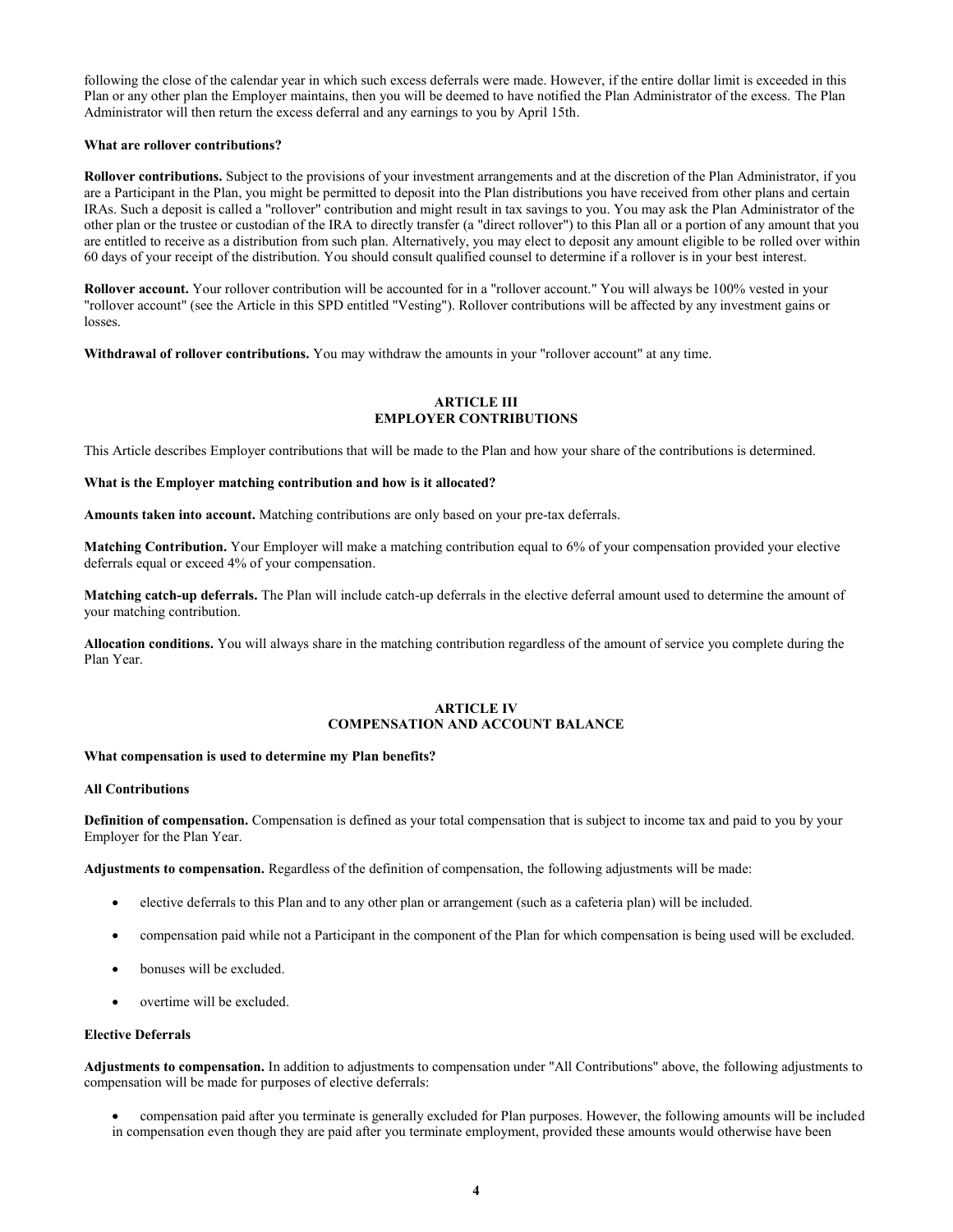considered compensation as described above and provided they are paid within 2 1/2 months after you terminate employment, or if later, the last day of the Plan Year in which you terminate employment:

 compensation paid for services performed during your regular working hours, or for services outside your regular working hours (such as overtime or shift differential), or other similar payments that would have been made to you had you continued employment.

See "Additional compensation adjustment provisions" below at the end of this question section for special provisions that might apply to compensation adjustments.

### **Matching Contributions**

**Adjustments to compensation.** In addition to adjustments to compensation under "All Contributions" above, the following adjustments to compensation will be made for purposes of matching contributions:

 compensation paid after you terminate is generally excluded for Plan purposes. However, the following amounts will be included in compensation even though they are paid after you terminate employment, provided these amounts would otherwise have been considered compensation as described above and provided they are paid within 2 1/2 months after you terminate employment, or if later, the last day of the Plan Year in which you terminate employment:

 compensation paid for services performed during your regular working hours, or for services outside your regular working hours (such as overtime or shift differential), or other similar payments that would have been made to you had you continued employment.

See "Additional compensation adjustment provisions" below at the end of this question section for special provisions that might apply to compensation adjustments.

#### **Additional compensation adjustment provisions**

Stipends.

#### **Is there a limit on the amount of compensation which can be considered?**

The Plan, by law, cannot recognize annual compensation in excess of a certain dollar limit. The limit for the Plan Year beginning in 2020 is \$285,000. After 2020, the dollar limit might increase for cost-of-living adjustments.

#### **Is there a limit on how much can be contributed to my account each year?**

The law imposes a limit on the amount of contributions (both Employer contributions and elective deferrals, but excluding Age 50 Catch-Up Deferrals) that may be made to your accounts during a year. For 2020, this total cannot exceed the lesser of \$57,000 or 100% of your includible compensation (generally your compensation for the prior 12-month period, as limited under the previous question). After 2020, the dollar limit might increase for cost-of-living adjustments.

**The above limit may also need to be applied by taking into account contributions made to other retirement plans in which you are a participant.** If you have more than 50% control of a corporation, partnership, and/or sole proprietorship, then the above limit is based on contributions made in this Plan as well as contributions made to any 403(b) or qualified plans maintained by the businesses you control. If you control another business that maintains a plan in which you participate, then you are responsible for providing the Plan Administrator with information necessary to apply the annual contribution limits. If you fail to provide necessary and correct information to the Plan Administrator, it could result in adverse tax consequences to you, including the inability to exclude contributions to the Plan from your gross income for tax purposes.

# **How is the money in the Plan invested?**

The Plan assets may be invested in mutual funds and Annuity Contracts. See the Plan Administrator for further details regarding permissible investments.

You will be able to direct the investment of your Plan account, including your elective deferrals. The Plan Administrator will provide you with information on the investment choices available to you, the frequency with which you can change your investment choices and other information. If you do not direct the investment of your Plan account, then your account will be invested in accordance with the default investment alternatives your Employer establishes under the Plan. These default investments will be made in accordance with specific rules under which the fiduciaries of the Plan, including your Employer and the Plan Administrator, will be relieved of any legal liability for any losses resulting from the default investments. The Plan Administrator has or will provide you with a separate notice which details these default investments and your right to switch out of the default investment if you so desire.

The Plan is intended to comply with Section 404(c) of ERISA (the Employee Retirement Income Security Act). If the Plan complies with this Section, then the fiduciaries of the Plan, including your Employer and the Plan Administrator, will be relieved of any legal liability for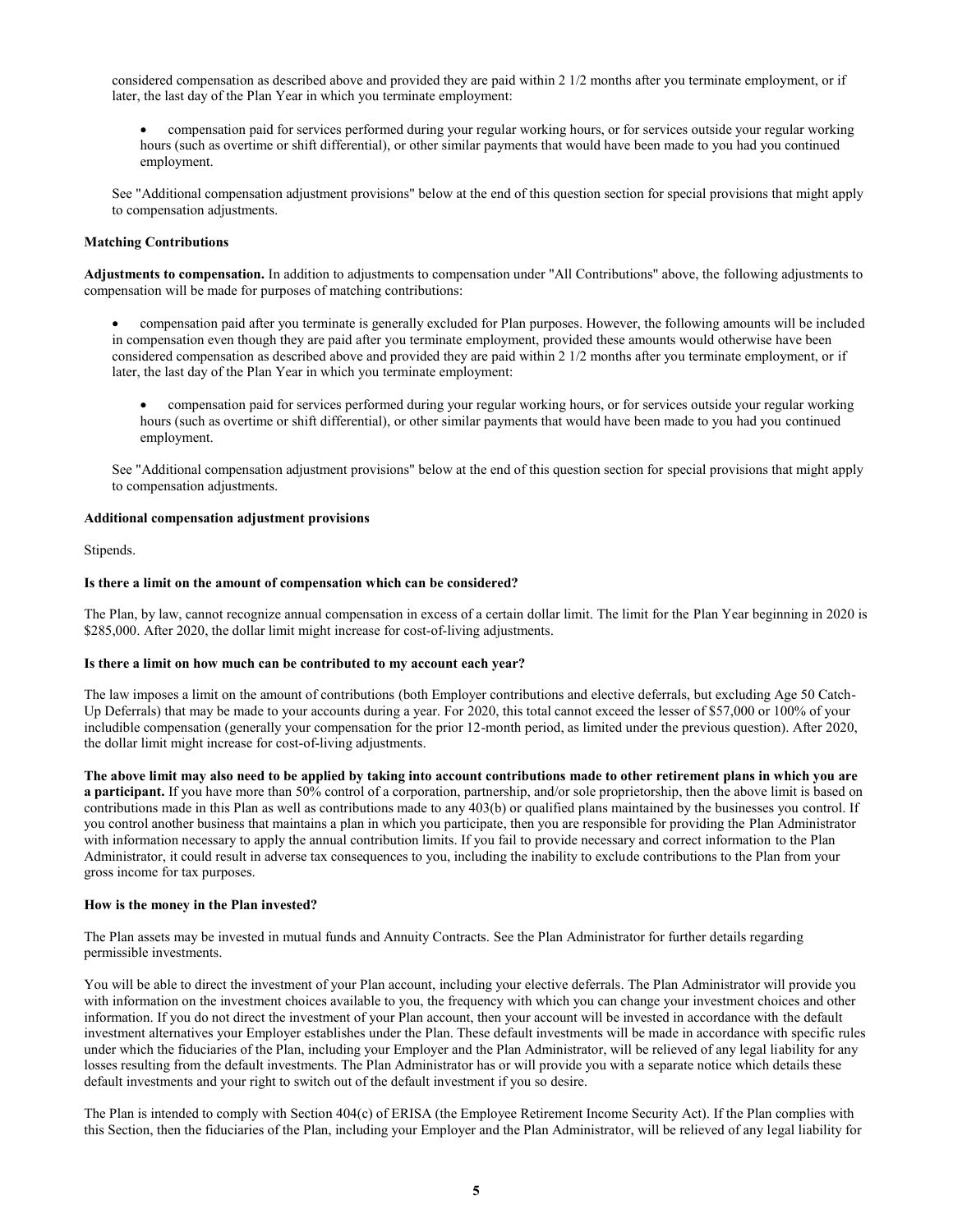any losses which are the direct and necessary result of the investment directions that you give. You must follow procedures in giving investment directions. If you fail to do so, then your investment directions need not be followed.

When you direct investments, your account is segregated for purposes of determining the earnings or losses on these investments. Your account does not share in the investment performance for other Participants who have directed their own investments.

You should remember that the amount of your benefits under the Plan will depend in part upon your choice of investments. Gains as well as losses can occur and your Employer and the Plan Administrator will not provide investment advice or guarantee the performance of any investment you choose.

Periodically, you will receive a benefit statement that provides information on your account balance and your investment returns. It is your responsibility to notify the Plan Administrator of any errors you see on any statements within 30 days after the statement is provided or made available to you.

# **Will Plan expenses be deducted from my account balance?**

**Expenses allocated to all accounts.** Subject to the terms of the investment arrangements funding the plan, the Plan might pay some or all Plan related expenses except for a limited category of expenses which the law requires your Employer to pay. The category of expenses which your Employer must pay are known as "settlor expenses." Generally, settlor expenses relate to the design, establishment or termination of the Plan. See the Plan Administrator for more details. The expenses charged to the Plan might be charged pro rata to each Participant in relation to the size of each Participant's account balance or might be charged equally to each Participant. In addition, some types of expenses might be charged only to some Participants based upon their use of a Plan feature or receipt of a Plan distribution. Finally, the Plan might charge expenses in a different manner as to Participants who have terminated employment with your Employer versus those Participants who remain employed with your Employer.

**Terminated employee.** After you terminate employment, subject to the terms of the investment arrangements funding the Plan, your Employer reserves the right to charge your account for your pro rata share of the Plan's administration expenses, regardless of whether your Employer pays some of these expenses on behalf of current employees.

**Expenses allocated to individual accounts.** There are certain other expenses that might be paid just from your account subject to the terms of the investment arrangements funding the Plan. These are expenses that are specifically incurred by, or attributable to, you. For example, if you are married and get divorced, the Plan might incur additional expenses if a court mandates that a portion of your account be paid to your ex-spouse. These additional expenses might be paid directly from your account (and not the accounts of other Participants) because they are directly attributable to you under the Plan. The Plan Administrator will inform you when there will be a charge (or charges) directly to your account.

Your Employer might, from time to time, change the manner in which expenses are allocated.

# **ARTICLE V VESTING**

#### **What is my vested interest in my account?**

You are always 100% vested in all of your Plan accounts.

#### **ARTICLE VI DISTRIBUTIONS PRIOR TO TERMINATION OF EMPLOYMENT**

**The Individual Agreements governing the investment options that you selected for your Plan contributions might contain additional limits on when you can take a distribution, the form of distribution that is available as well as your right to transfer among approved investment options. Please review both the following information in this Summary Plan Description and the terms of your annuity contracts or custodial agreements before requesting a distribution. Contact your Employer or the investment vendor if you have questions regarding your distribution options.**

#### **Can I withdraw money from my account while working?**

**In-service distributions.** You may be entitled to receive an in-service distribution. However, this distribution is not in addition to your other benefits and will therefore reduce the value of the benefits you will receive at retirement. This distribution is made at your election subject to possible administrative limitations on the frequency and actual timing of such distributions.

**Conditions.** Generally, you may receive a distribution from certain accounts prior to termination of employment provided you satisfy any of the following conditions:

 you have attained age 59 1/2. Satisfying this condition allows you to receive distributions from elective deferrals, matching contributions and custodial account.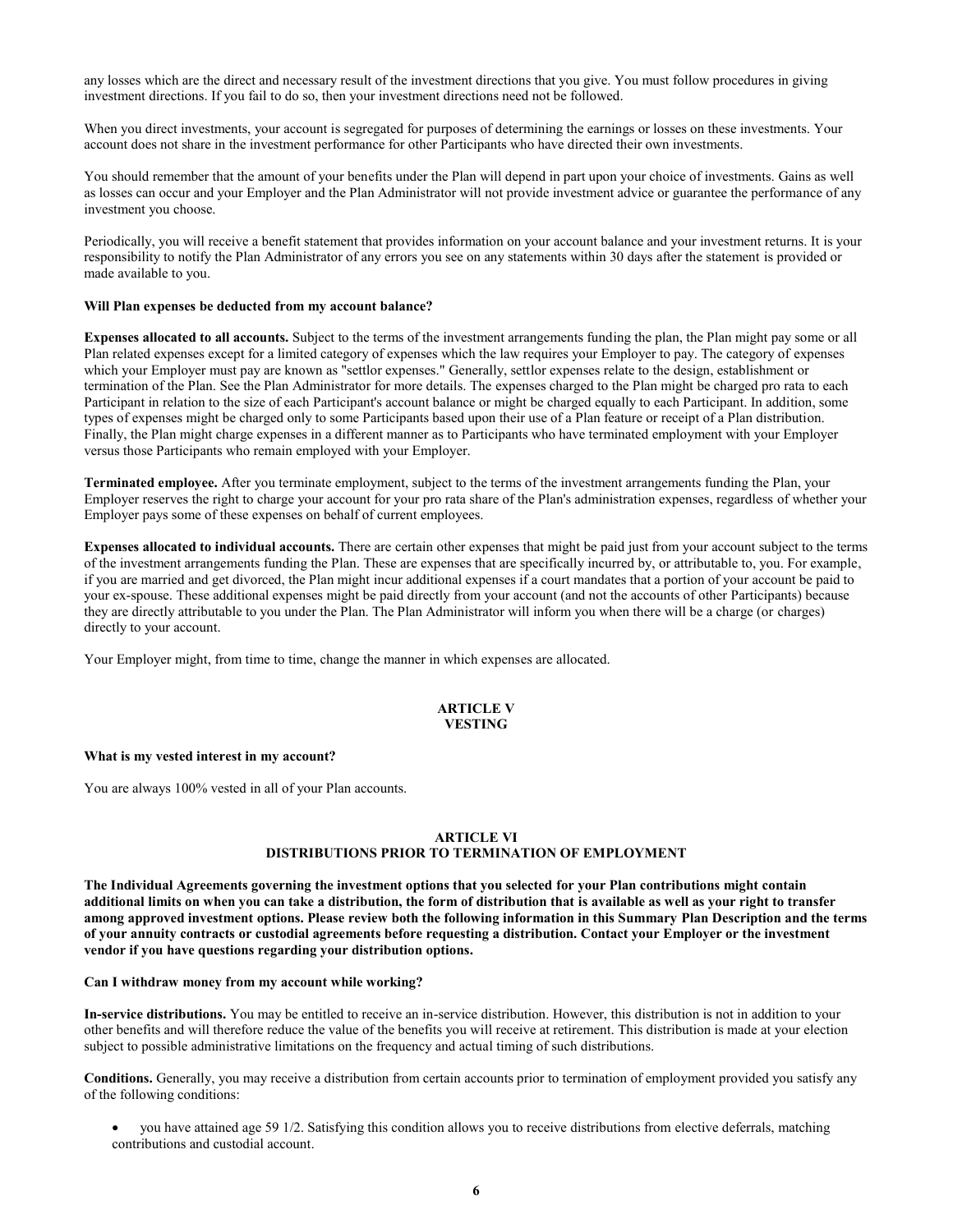**Qualified reservist distributions.** If you: (i) are a reservist or National Guardsman; (ii) were/are called to active duty after September 11, 2001; and (iii) were/are called to duty for at least 180 days or for an indefinite period, you may take a distribution of your elective deferrals under the Plan while you are on active duty, regardless of your age. The 10% premature federal distribution penalty tax, normally applicable to Plan distributions made before you reach age 59 1/2, will not apply to the distribution. You also may repay the distribution to an IRA, without limiting amounts you otherwise could contribute to the IRA, provided you make the repayment within 2 years following your completion of active duty.

**Distributions for deemed severance of employment.** If you are on active military duty for more than 30 days, then the Plan generally treats you as having severed employment for purposes of receiving a distribution from the Plan from elective deferrals. If you request a distribution on account of this deemed severance of employment, then you are not permitted to make any contributions to the Plan for six (6) months after the date of the distribution.

**Withdrawal of rollover contributions.** You may withdraw amounts in your "rollover account" at any time.

**Annuity waiver.** If you wish to receive any in-service distribution from the Plan in a single payment from your account, you (and your spouse, if married) must first waive the annuity form of payment. If you are married, you must get written consent from your spouse to take a distribution from the Plan in any form other than a qualified joint and survivor annuity. Your spouse's consent is also needed if you want to name someone other than your spouse as your beneficiary. The annuity would need to be structured to provide a benefit while you are both alive and then to provide a survivor benefit that is equal to 50 percent of the amount you received while you were both living. You can designate a different survivor percentage subject to certain limits under the qualified optional survivor annuity regulations. Your Employer will provide you with more information regarding your annuity options when it comes time for you to make a decision. Follow the procedures established by your Employer to document your spouse's consent to waive the annuity and take the payment in some other form permitted by the Plan. Your spouse must also consent to any Plan loans that you request.

# **ARTICLE VII DISTRIBUTIONS UPON TERMINATION OF EMPLOYMENT**

To the extent permitted in the investment arrangements, the provisions in this Article apply to distributions from the Plan following termination of employment.

#### **When can I get money out of the Plan?**

You might be able to receive a distribution of some or all of your accounts in the Plan when you terminate employment with your Employer. The rules regarding the payment of death benefits to your beneficiary are described in the Article in this SPD entitled "Distributions upon Death."

If you terminate employment, you will be entitled to a distribution within a reasonable time after your termination. You must consent to this distribution. (See the question "How will my benefits be paid?" for a further explanation of how benefits are paid from the Plan.)

**Military Service.** If you are a veteran and are reemployed under the Uniformed Services Employment and Reemployment Rights Act of 1994, your qualified military service may be considered service with your Employer. There might also be benefits for employees who die or become disabled while on active duty. Employees who receive wage continuation payments while in the military may benefit from various changes in the law. If you think you may be affected by these rules, ask the Plan Administrator for further details.

#### **What is Normal Retirement Age and what is the significance of reaching Normal Retirement Age?**

**Normal Retirement Age.** Your Normal Retirement Age is the date you reach age 65.

**Payment of benefits.** You will become 100% vested in all of your accounts under the Plan (assuming you are not already fully vested) if you are employed on or after your Normal Retirement Age. However, the actual payment of benefits generally will not begin until you have terminated employment. In such event, a distribution will be made, at your election, as soon as administratively feasible. If you remain employed past your Normal Retirement Age, you may generally defer the receipt of benefits until you actually terminate employment. In such event, benefit payments will begin as soon as feasible at your request, but generally not later than age 70 1/2. (See the question entitled "How will my benefits be paid to me?" for an explanation of how these benefits will be paid.)

#### **When am I considered to be disabled under the Plan?**

**Definition of disability.** Under the Plan, disability is defined as the inability to engage in any substantial gainful activity by reason of any medically determinable physical or mental impairment that can be expected to result in death or which has lasted or can be expected to last for a continuous period of not less than twelve months. The permanence and degree of such impairment must be supported by medical evidence. The Plan Administrator may require that your disability be determined by a licensed physician.

# **How will my benefits be paid to me?**

**The following provisions apply to the extent permitted under the investment arrangements in which the plan assets are invested.**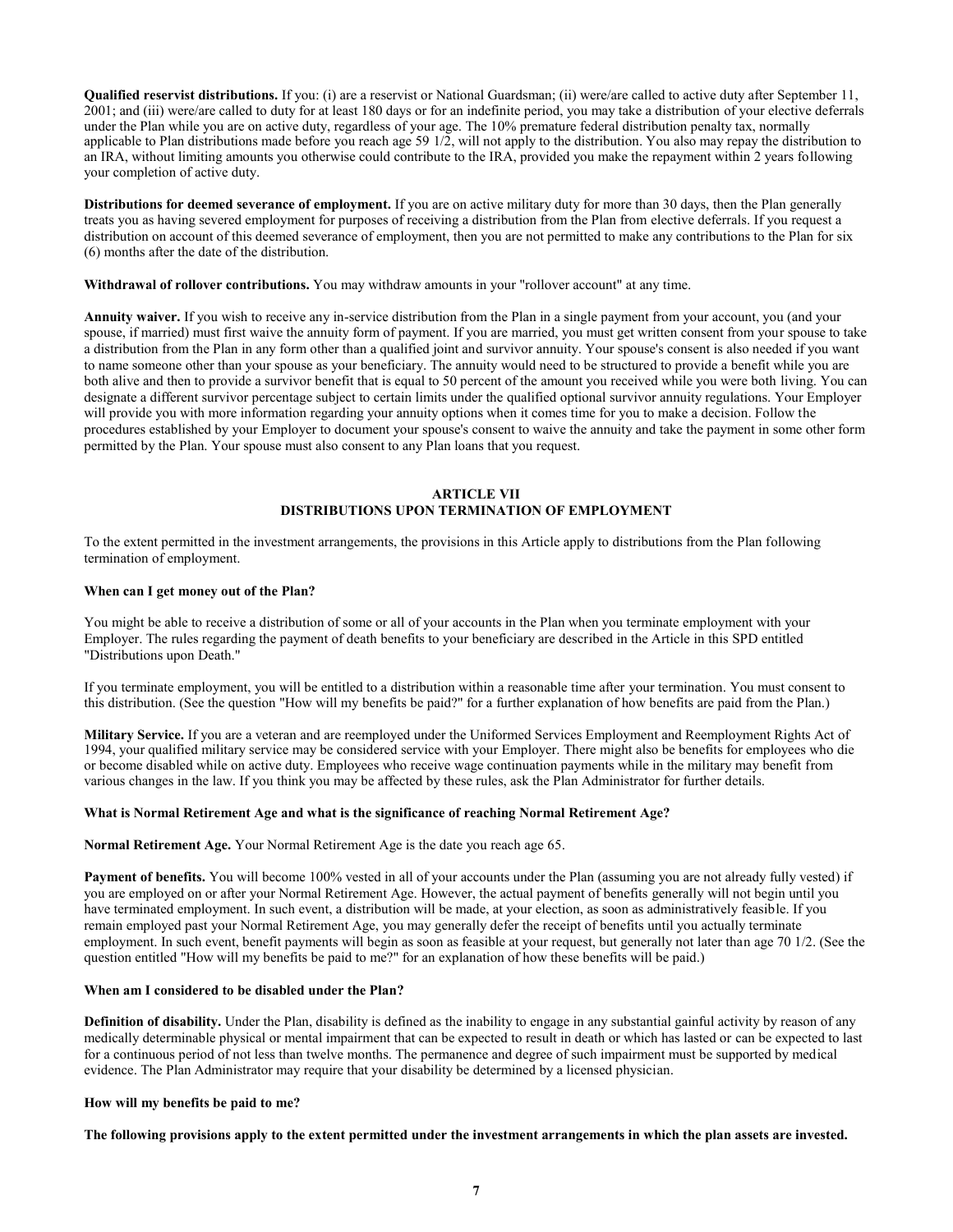**Lump-sum distributions.** If you terminate employment and your vested account balance does not exceed \$5,000, then your vested account balance might only be distributed to you in a single lump-sum payment.

**Distribution methods.** If you terminate employment and your vested account balance exceeds \$5,000 (or another amount as provided in your investment arrangement), then your vested account balance might be distributed to you under the following methods provided they are permitted under your investment arrangements:

- a single lump-sum payment
- an annuity contract that the Vendor provides or purchases with your vested account balance

**Required beginning date.** There are rules that require that certain minimum distributions be made from the Plan. Distributions are required to begin not later than the April 1st following the end of the year in which you reach age 70 1/2 or terminate employment, whichever is later. You should see the Plan Administrator if you think you might be affected by these rules.

**Mandatory annuity distribution (subject to waiver).** Subject to the provisions of your investment arrangements, if you are married on the date your benefits are to begin, you will automatically receive a joint and 50% survivor annuity, unless you and your spouse waive the annuity and elect an alternative form of payment. This means that you will receive payments for your life, and after your death, your surviving spouse will receive a monthly benefit for the remainder of his or her life equal to 50% of the benefit you were receiving at the time of your death. You may elect a joint and 75% survivor annuity instead of the standard joint and 50% survivor annuity. You should consult an advisor before making such election.

If you are not married on the date your benefits are to begin, you will automatically receive a life annuity, unless you waive the qualified annuity and elect an alternative form of payment. This means you will receive payments for as long as you live.

However, regardless of your marital status, if your vested account balance does not exceed \$5,000, then, depending on the terms of your investment arrangement, your vested account balance might be distributed to you in a single lump-sum payment and you might not receive the qualified annuity.

# **May I elect another distribution method?**

**Waiver of annuity.** If your vested benefit in the Plan exceeds \$5,000, then when you are about to receive any distribution, the Plan Administrator will explain the joint and survivor annuity or the life annuity to you in greater detail. You will be given the option of waiving the joint and survivor annuity or the life annuity form of payment during the 180-day period before the annuity is to begin. IF YOU ARE MARRIED, YOUR SPOUSE MUST IRREVOCABLY CONSENT IN WRITING TO THE WAIVER IN THE PRESENCE OF A NOTARY OR A PLAN REPRESENTATIVE. You may revoke any waiver. The Plan Administrator will provide you with forms to make these elections. Since your spouse participates in these elections, you must immediately inform the Plan Administrator of any change in your marital status.

**Other distribution method.** If your vested account balance exceeds \$5,000 and if you and your spouse elect not to take a joint and survivor annuity, or if you are not married when your benefits are scheduled to begin and have elected not to take a life annuity, you may elect to receive distribution of your account balance under any alternative distribution method as described above.

#### **ARTICLE VIII DISTRIBUTIONS UPON DEATH**

### **What happens if I die while working for the Employer?**

If you die while still employed by the Employer, then your account balance will be used to provide your beneficiary with a death benefit.

#### **Who is the beneficiary of my death benefit?**

**Married Participant.** If you are married at the time of your death, your spouse will be the beneficiary of 50% of the death benefit distributed as a qualified annuity. Any remaining amount of your death benefit which is not payable to your spouse as a qualified annuity will be paid to your beneficiary (which may be your spouse). You may designate a non-spouse beneficiary as to the portion of your account not payable as a qualified annuity without your spouse's consent. IF YOU WISH TO WAIVE THE QUALIFIED ANNUITY BENEFIT, YOUR SPOUSE MUST IRREVOCABLY CONSENT TO WAIVE THE ANNUITY AND TO YOUR DESIGNATION OF ANY NON-SPOUSE BENEFICIARY. YOUR SPOUSE'S CONSENT MUST BE IN WRITING, BE WITNESSED BY A NOTARY OR A PLAN REPRESENTATIVE AND ACKNOWLEDGE THE SPECIFIC NON-SPOUSE BENEFICIARY.

If you are married and you change your designation, then your spouse must again consent to the change. In addition, you may elect a beneficiary other than your spouse without your spouse's consent if your spouse cannot be located.

**Unmarried Participant.** If you are not married, you may designate a beneficiary of your choosing.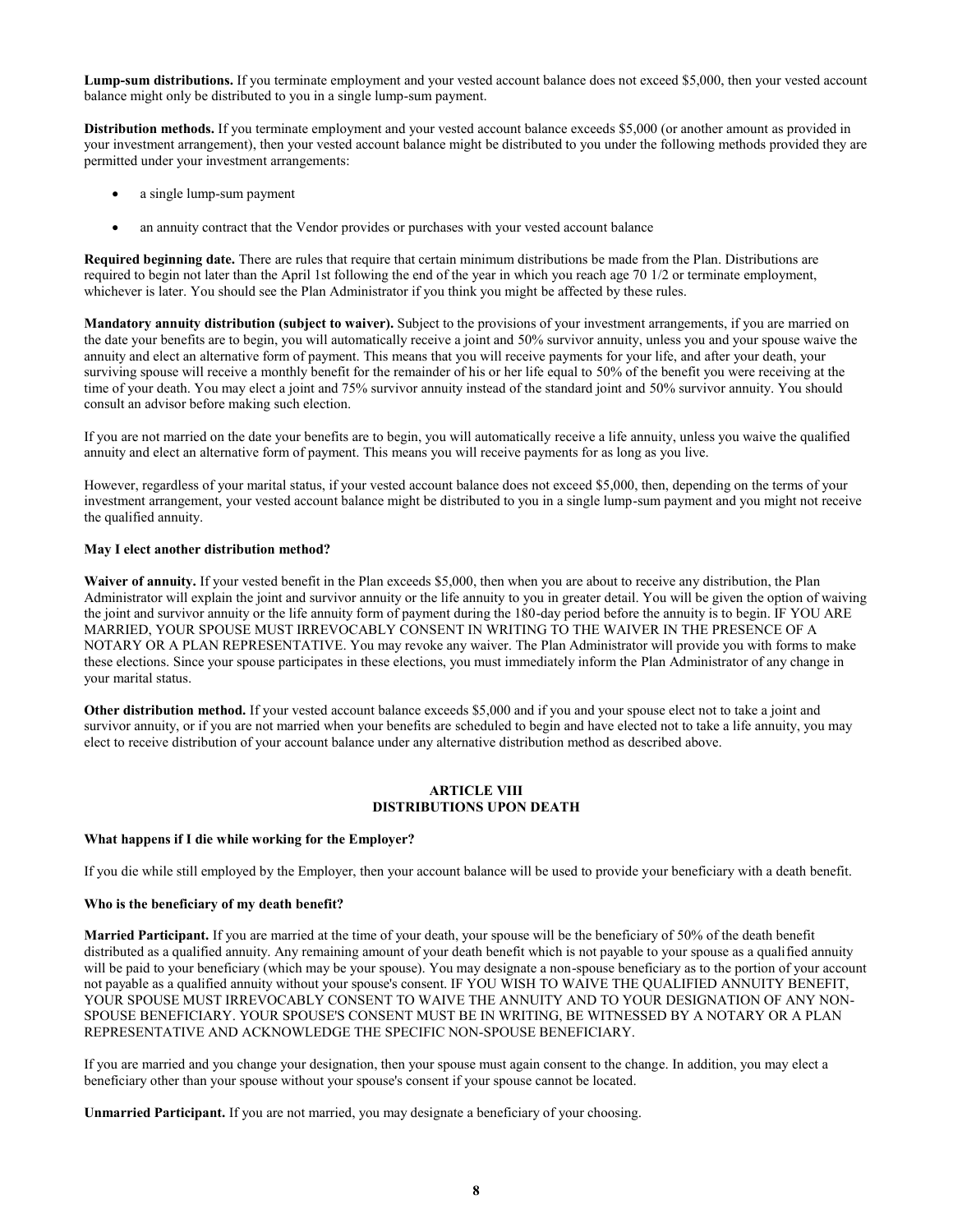**Divorce.** If you have designated your spouse as your beneficiary for all or a part of your death benefit, then upon your divorce, the designation is no longer valid. This means that if you do not select a new beneficiary after your divorce, then you are treated as not having a beneficiary for that portion of the death benefit (unless you have remarried, in which case the prior provisions of this section apply to your new spouse).

**No beneficiary designation.** Subject to the terms of the investment arrangements, at the time of your death, if you have not designated a beneficiary or your beneficiary is not alive, then 50% of your death benefit will be paid to your surviving spouse and 50% will be paid to your estate. If you are unmarried or have no surviving spouse, your entire death benefit will be paid to your estate.

#### **How will the death benefit be paid to my beneficiary?**

**Mandatory annuity distribution (subject to waiver).** If the death benefit does not exceed \$5,000, then the benefit may only be paid as a lump-sum. If you are married at the time of your death and the death benefit exceeds \$5,000, then the death benefit will be paid to your spouse in the form of a qualified annuity as described above under "Who is the beneficiary of my death benefit?", unless you and your spouse waive the qualified annuity. If the qualified annuity applies, the Plan will purchase, using 50% of your account, an annuity contract providing for payments over the life of your spouse. The size of the monthly payments will depend on the value of your vested account at the time of your death.

Waiver of annuity. You and your spouse may waive the qualified annuity form of distribution. Generally, the period during which you and your spouse may waive the annuity begins as of the first day of the Plan Year in which you reach age 35 and ends when you die. The Plan Administrator must provide you with a detailed explanation of the annuity. This explanation must generally be given to you during the period of time beginning on the first day of the Plan Year in which you will reach age 32 and ending on the first day of the Plan Year in which you reach age 35. It is important that you inform the Plan Administrator when you reach age 32 so that you may receive this information.

Under a special rule, you and your spouse may waive the survivor annuity form of payment any time before you turn age 35. However, any waiver will become invalid at the beginning of the Plan Year in which you turn age 35, and you and your spouse will be required to make another waiver.

**Distribution method/annuity waived.** If you and your spouse waive the qualified annuity, and the death benefit exceeds \$5,000, the benefit may be paid to your spouse in the methods described above under "How will my benefits be paid to me?" provided the methods are permitted under your investment arrangements.

#### **When must payments be made to my beneficiary (required minimum distributions)?**

If your designated beneficiary is a person (other than your estate or most trusts) then minimum distributions of your death benefit must generally begin within one year of your death and must be paid over a period not extending beyond your beneficiary's life expectancy. If your spouse is the beneficiary, the start of payments may be delayed until the year in which you would have attained age 70 1/2. Generally, if you die before you are required to begin minimum distributions (which for most people is shortly after the later of age 70 1/2 or retirement) and your beneficiary is not a person, then your entire death benefit must be paid within five years after your death. Some investment products may allow a person to use this five-year rule. See the Plan Administrator for further details.

Since a spouse has certain rights in the death benefit, you should immediately report any change in your marital status to the Plan Administrator.

# **What happens if I terminate employment, commence required minimum distribution payments and then die before receiving all of my benefits?**

If you are married at the time of death, the form of payment will be a life annuity to your surviving spouse as described above under "Mandatory annuity distribution (subject to waiver)," unless you and your spouse had waived the qualified annuity. In the event you had waived the qualified annuity, your beneficiary will be entitled to your remaining vested interest in the Plan at the time of your death. See the Plan Administrator for more information regarding the timing and method of payments that apply to your beneficiary.

# **ARTICLE IX TAX TREATMENT OF DISTRIBUTIONS**

#### **What are my tax consequences when I receive a distribution from the Plan?**

Generally, you must include any Plan distribution in your taxable income in the year in which you receive the distribution. The tax treatment may also depend on your age when you receive the distribution. Certain distributions made to you when you are under age 59 1/2 could be subject to an additional federal 10% penalty tax.

**Qualified reservist distributions.** If you: (i) are a reservist or National Guardsman; (ii) were/are called to active duty after September 11, 2001; and (iii) were/are called to duty for at least 180 days or for an indefinite period, you may take a distribution of your elective deferrals under the Plan while you are on active duty, regardless of your age. The 10% premature distribution federal penalty tax, normally applicable to Plan distributions made before you reach age 59 1/2, will not apply to the distribution. You also may repay the distribution to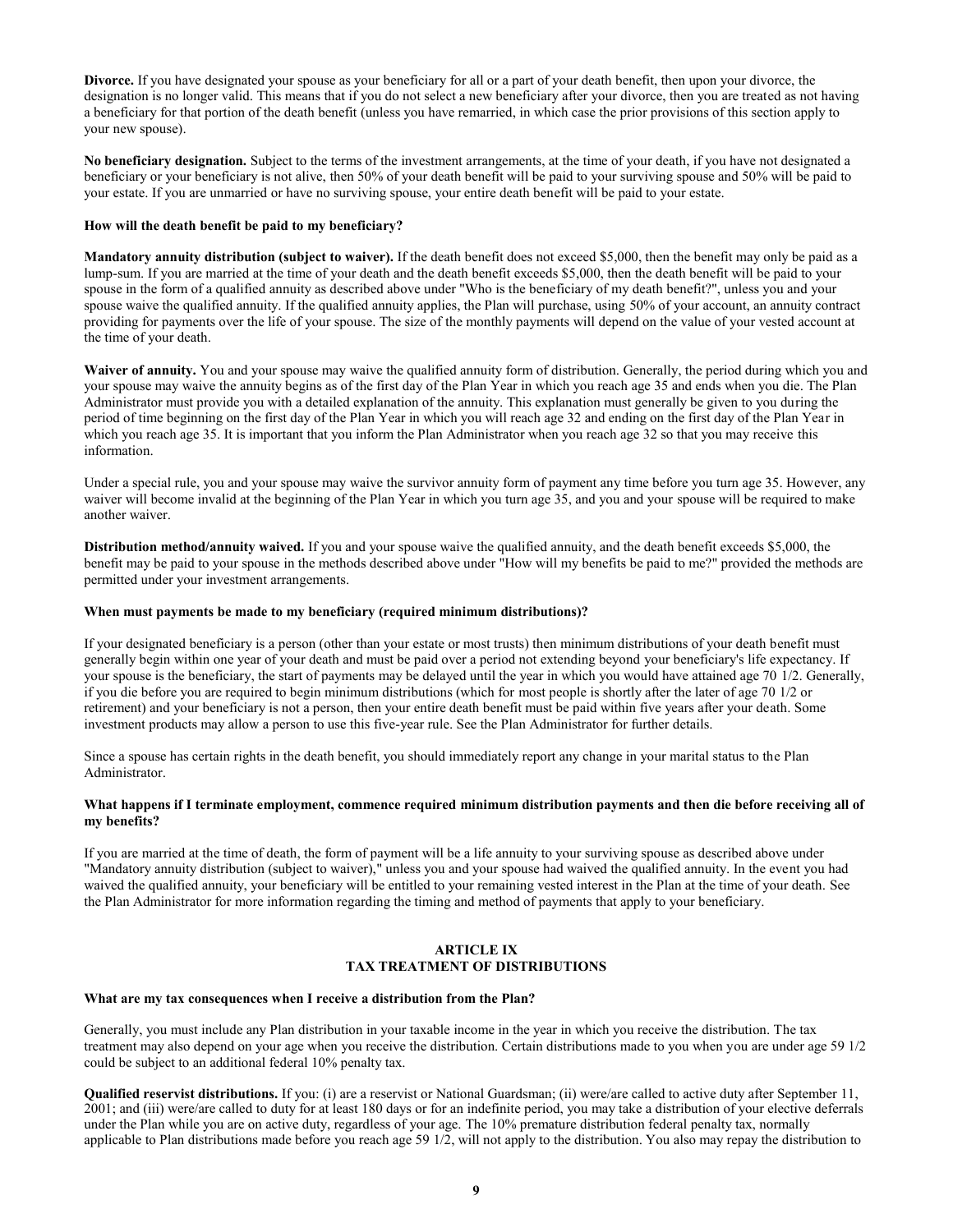an IRA, without limiting amounts you otherwise could contribute to the IRA, provided you make the repayment within 2 years following your completion of active duty.

# **Can I elect a rollover to reduce or defer tax on my distribution?**

**Rollover or Direct Transfer.** You may reduce, or defer entirely, the tax due on your distribution through use of one of the following methods:

(a) **60-day rollover.** You may roll over all or a portion of the distribution to an Individual Retirement Account or Annuity (IRA) or another employer retirement plan willing to accept the rollover. This will result in no tax being due until you begin withdrawing funds from the IRA or other qualified employer plan. The rollover of the distribution, however, MUST be made within strict time frames (normally, within 60 days after you receive your distribution). Under certain circumstances, all or a portion of a distribution may not qualify for this rollover treatment. In addition, most distributions will be subject to mandatory federal income tax withholding at a rate of 20%. This will reduce the amount you actually receive. For this reason, if you wish to roll over all or a portion of your distribution amount, then the direct rollover option described in paragraph (b) below would be the better choice.

(b) **Direct rollover.** For most distributions, you may request that a direct transfer (sometimes referred to as a direct rollover) of all or a portion of a distribution be made to either an Individual Retirement Account or Annuity (IRA) or another employer retirement plan willing to accept the transfer. A direct transfer will result in no tax being due until you withdraw funds from the IRA or other employer plan. Like the 60-day rollover, under certain circumstances all or a portion of the amount to be distributed may not qualify for this direct transfer. If you elect to actually receive the distribution rather than request a direct transfer, then in most cases 20% of the distribution amount will be withheld for federal income tax purposes. If you decide to directly transfer all or a portion of a distribution, you (and your spouse, if you are married) must first waive the qualified annuity form of payment. (See the question entitled "How will my benefits be paid to me?" for a further explanation of this waiver requirement.)

**Tax Notice.** WHENEVER YOU RECEIVE A DISTRIBUTION THAT IS AN ELIGIBLE ROLLOVER DISTRIBUTION, THE PLAN ADMINISTRATOR WILL DELIVER TO YOU A MORE DETAILED EXPLANATION OF THESE OPTIONS. HOWEVER, THE RULES WHICH DETERMINE WHETHER YOU QUALIFY FOR FAVORABLE TAX TREATMENT ARE VERY COMPLEX. YOU SHOULD CONSULT WITH QUALIFIED TAX COUNSEL BEFORE MAKING A CHOICE.

# **ARTICLE X LOANS**

#### **Is it possible to borrow money from the Plan?**

Yes, it is possible to borrow money from the Plan. Loans are permitted in accordance with the Plan Loan Policy and subject to the limitations of your investment arrangements.

# **ARTICLE XI PROTECTED BENEFITS AND CLAIMS PROCEDURES**

#### **Are my benefits protected?**

As a general rule, your interest in your account, including your "vested interest," may not be alienated. This means that your interest may not be sold, used as collateral for a loan (other than for a Plan loan), given away or otherwise transferred (except at death to your beneficiary). In addition, your creditors (other than the IRS) may not attach, garnish or otherwise interfere with your benefits under the Plan.

#### **Are there any exceptions to the general rule?**

There are three exceptions to this general rule. The Plan Administrator must honor a qualified domestic relations order (QDRO). A QDRO is defined as a decree or order issued by a court that obligates you to pay child support or alimony, or otherwise allocates a portion of your assets in the Plan to your spouse, former spouse, children or other dependents (referred to as alternate payees). If a QDRO is received by the Plan Administrator, all or a portion of your benefits may be used to satisfy that obligation. The Plan Administrator will determine the validity of any domestic relations order received. You and your beneficiaries can obtain from the Plan Administrator, without charge, a copy of the procedure used by the Plan Administrator to determine whether a qualified domestic relations order is valid.

The second exception applies if you are involved with the Plan's operation. If you are found liable for any action that adversely affects the Plan, the Plan Administrator can offset your benefits by the amount that you are ordered or required by a court to pay the Plan. All or a portion of your benefits may be used to satisfy any such obligation to the Plan.

The last exception applies to federal tax levies and judgments. The federal government is able to use your interest in the Plan to enforce a federal tax levy and to collect a judgment resulting from an unpaid tax assessment.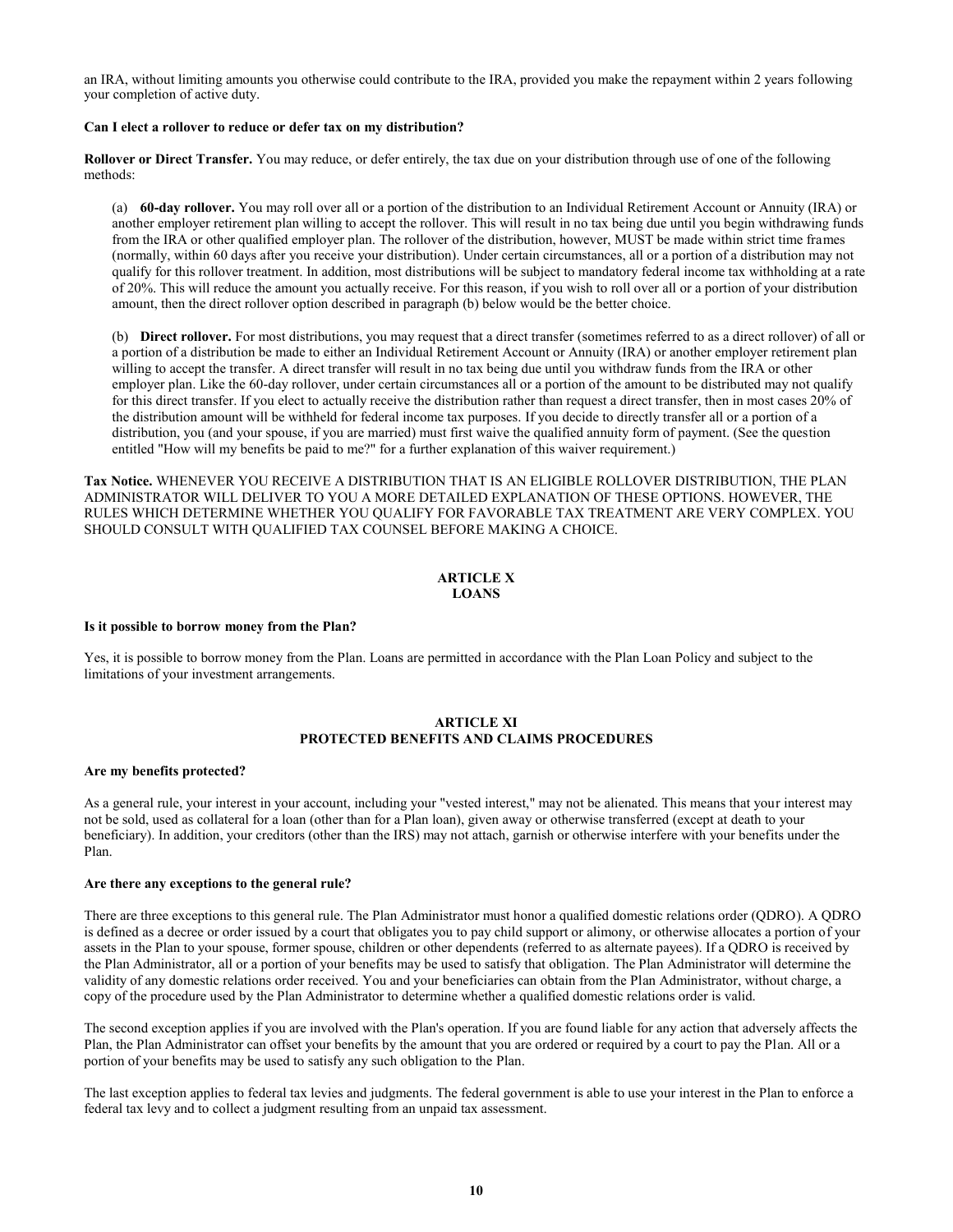# **Can the Employer amend the Plan?**

Your Employer has the right to amend the Plan at any time. In no event, however, will any amendment authorize or permit any part of the Plan assets to be used for purposes other than the exclusive benefit of Participants or their beneficiaries. Additionally, no amendment will cause any reduction in the amount credited to your account.

# **What happens if the Plan is discontinued or terminated?**

Although your Employer intends to maintain the Plan indefinitely, your Employer reserves the right to terminate the Plan at any time. Upon termination, no further contributions will be made to the Plan and all amounts credited to your accounts will continue to be 100% vested. Your Employer will direct the distribution of your accounts in a manner permitted by the Plan as soon as practicable. You will be notified if the Plan is terminated.

# **How do I submit a claim for Plan benefits?**

You may file a claim for benefits by submitting a written request for benefits to the Plan Administrator. You should contact the Plan Administrator to see if there is an applicable distribution form that must be used. If no specific form is required or available, then your written request for a distribution will be considered a claim for benefits. In the case of a claim for disability benefits, if disability is determined by the Plan Administrator (rather than by a third party such as the Social Security Administration), then you must also include with your claim sufficient evidence to enable the Plan Administrator to make a determination on whether you are disabled.

Decisions on the claim will be made within a reasonable period of time appropriate to the circumstances. "Days" means calendar days. If the Plan Administrator determines the claim is valid, then you will receive a statement describing the amount of benefit, the method or methods of payment, the timing of distributions and other information relevant to the payment of the benefit.

For purposes of the claims procedures described below, "you" refers to you, your authorized representative, or anyone else entitled to benefits under the Plan (such as a beneficiary). A document, record, or other information will be considered relevant to a claim if it:

- was relied upon in making the benefit determination;
- was submitted, considered, or generated in the course of making the benefit determination, without regard to whether it was relied upon in making the benefit determination;
- demonstrated compliance with the administrative processes and safeguards designed to ensure and to verify that benefit determinations are made in accordance with Plan documents and Plan provisions have been applied consistently with respect to all claimants; or
- constituted a statement of policy or guidance with respect to the Plan concerning the denied treatment option or benefit.

The Plan may offer additional voluntary appeal and/or mandatory arbitration procedures other than those described below. If applicable, the Plan will not assert that you failed to exhaust administrative remedies for failure to use the voluntary procedures, any statute of limitations or other defense based on timeliness is tolled during the time a voluntary appeal is pending; and the voluntary process is available only after exhaustion of the appeals process described in this section. If mandatory arbitration is offered by the Plan, the arbitration must be conducted instead of the appeal process described in this section, and you are not precluded from challenging the decision under ERISA §501(a) or other applicable law.

#### **What if my benefits are denied?**

Your request for Plan benefits will be considered a claim for Plan benefits, and it will be subject to a full and fair review. If your claim is wholly or partially denied, the Plan Administrator will provide you with a written or electronic notification of the Plan's adverse determination. This written or electronic notification must be provided to you within a reasonable period of time, but not later than 90 days (except as provided below for disability claims) after the receipt of your claim by the Plan Administrator, unless the Plan Administrator determines that special circumstances require an extension of time for processing your claim. If the Plan Administrator determines that an extension of time for processing is required, written notice of the extension will be furnished to you prior to the termination of the initial 90-day period. In no event will such extension exceed a period of 90 days from the end of such initial period. The extension notice will indicate the special circumstances requiring an extension of time and the date by which the Plan expects to render the benefit determination.

In the case of a claim for disability benefits, if disability is determined by the Plan Administrator (rather than a third party such as the Social Security Administration), then instead of the above, the initial claim must be resolved within 45 days of receipt by the Plan. A Plan may, however, extend this decision-making period for an additional 30 days for reasons beyond the control of the Plan. The Plan will notify you of the extension prior to the end of the 45-day period. If, after extending the time period for a first period of 30 days, the Plan Administrator determines that it will still be unable, for reasons beyond the control of the Plan, to make a decision within the extension period, the Plan may extend decision making for a second 30-day period. Appropriate notice will be provided to you before the end of the first 45 days and again before the end of each succeeding 30-day period. This notice will explain the circumstances requiring the extension and the date the Plan Administrator expects to render a decision. It will explain the standards on which entitlement to the benefits is based,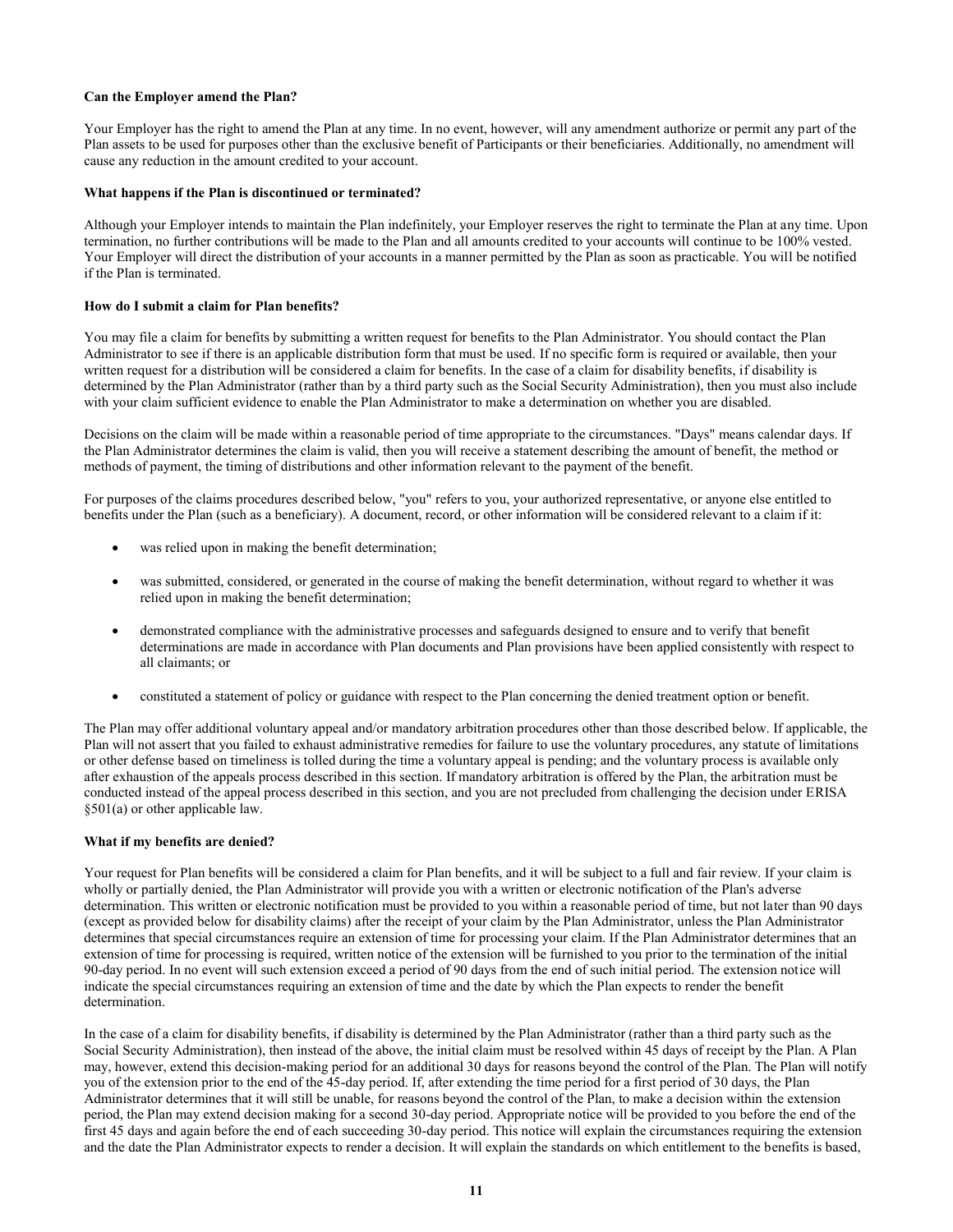the unresolved issues that prevent a decision, the additional issues that prevent a decision, and the additional information needed to resolve the issues. You will have 45 days from the date of receipt of the Plan Administrator's notice to provide the information required.

If the Plan Administrator determines that all or part of the claim should be denied (an "adverse benefit determination"), it will provide a notice of its decision in written or electronic form explaining your appeal rights. An "adverse benefit determination" also includes a rescission, which is a retroactive cancellation or termination of entitlement to disability benefits. The notice will be provided in a culturally and linguistically appropriate manner and will state:

- (a) The specific reason or reasons for the adverse determination.
- (b) Reference to the specific Plan provisions on which the determination is based.

(c) A description of any additional material or information necessary for you to perfect the claim and an explanation of why such material or information is necessary.

(d) A description of the Plan's review procedures and the time limits applicable to such procedures. This will include a statement of your right to bring a civil action under section 502(a) of ERISA following an adverse benefit determination on review.

(e) In the case of a claim for disability benefits, if disability is determined by the Plan Administrator (rather than a third party such as the Social Security Administration, then the following additional information will be provided:

- (i) A discussion of the decision, including an explanation of the basis for disagreeing with or not following:
	- The views you presented to the Plan of health care professionals treating the claimant and vocational professionals who evaluated you;
	- The views of medical or vocational experts whose advice was obtained on behalf of the Plan in connection with an adverse benefit determination, without regard to whether the advice was relied upon in making the benefit determination; or
	- A disability determination made by the Social Security Administration and presented by you to the Plan.

(ii) Either the internal rules, guidelines, protocols, or other similar criteria relied upon to make a determination, or a statement that such rules, guidelines, protocols, or other criteria do not exist.

(iii) If the adverse benefit determination is based on a medical necessity or experimental treatment and/or investigational treatment or similar exclusion or limit, an explanation of the scientific or clinical judgment for the determination, applying the terms of the Plan to your medical circumstances. If this is not practical, a statement will be included that such explanation will be provided to you free of charge, upon request.

(iv) A statement that you are entitled to receive, upon request and free of charge, reasonable access to, and copies of, all documents, records, and other information relevant to the claim.

If your claim has been denied, and you want to submit your claim for review, you must follow the claims review procedure in the next question.

#### **What is the claims review procedure?**

Upon the denial of your claim for benefits, you may file your claim for review, in writing, with the Plan Administrator.

(a) YOU MUST FILE THE CLAIM FOR REVIEW NO LATER THAN 60 DAYS (EXCEPT AS PROVIDED BELOW FOR DISABILITY CLAIMS) AFTER YOU HAVE RECEIVED WRITTEN NOTIFICATION OF THE DENIAL OF YOUR CLAIM FOR BENEFITS.

HOWEVER, IF YOUR CLAIM IS FOR DISABILITY BENEFITS AND DISABILITY IS DETERMINED BY THE PLAN ADMINISTRATOR (RATHER THAN A THIRD PARTY SUCH AS THE SOCIAL SECURITY ADMINISTRATION), THEN INSTEAD OF THE ABOVE, YOU MUST FILE THE CLAIM FOR REVIEW NOT LATER THAN 180 DAYS FOLLOWING RECEIPT OF NOTIFICATION OF AN ADVERSE BENEFIT DETERMINATION. IN THE CASE OF AN ADVERSE BENEFIT DETERMINATION REGARDING A RESCISSION OF COVERAGE, YOU MUST REQUEST A REVIEW WITHIN 90 DAYS OF THE NOTICE.

(b) You may submit written comments, documents, records, and other information relating to your claim for benefits.

(c) You will be provided, upon request and free of charge, reasonable access to, and copies of, all documents, records, and other information relevant to your claim for benefits.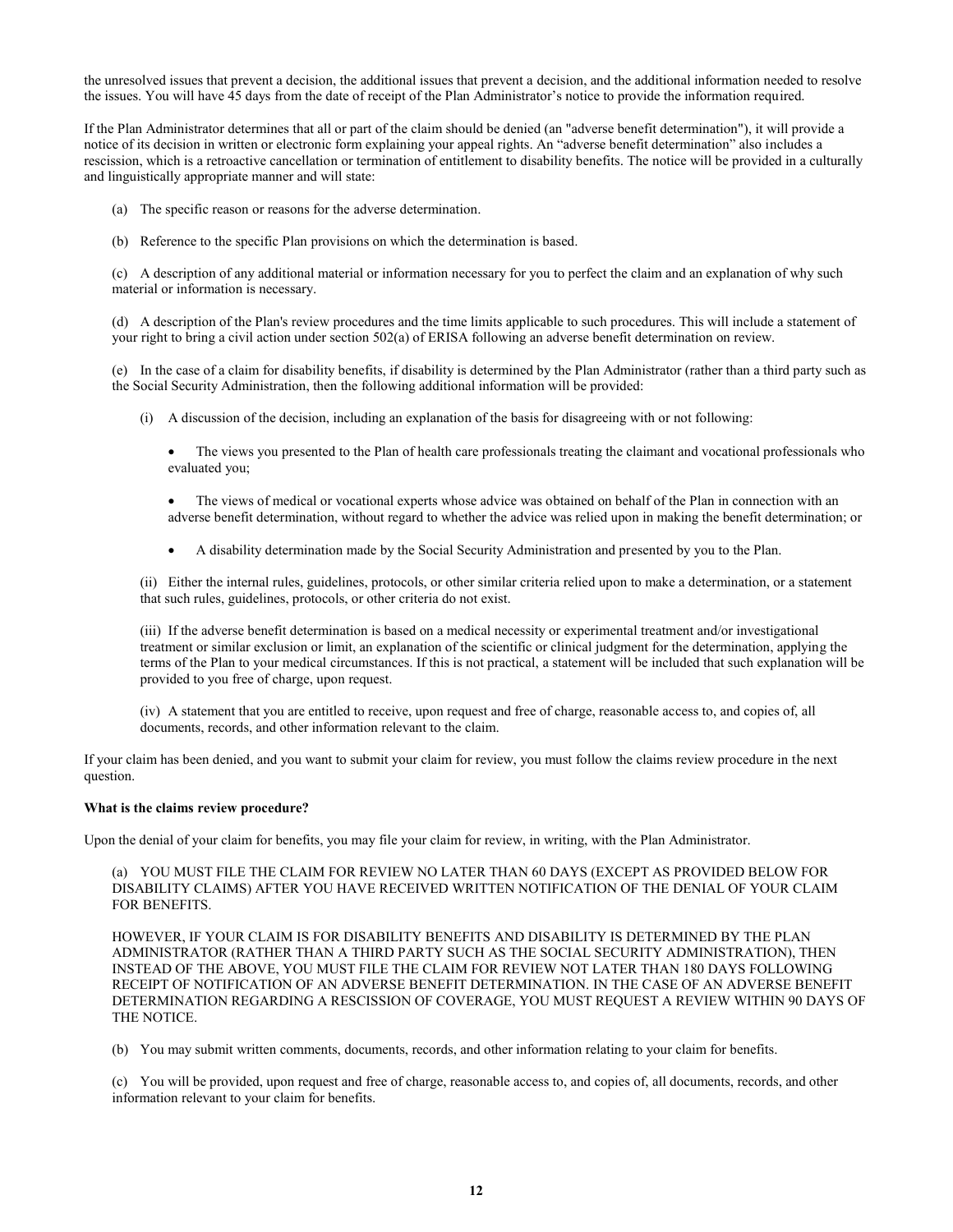(d) Your claim for review must be given a full and fair review. This review will take into account all comments, documents, records, and other information submitted by you relating to your claim, without regard to whether such information was submitted or considered in the initial benefit determination.

In addition to the claims review procedure above, if your claim is for disability benefits and disability is determined by the Plan Administrator (rather than a third party such as the Social Security Administration), then:

(a) Your claim will be reviewed without deference to the initial adverse benefit determination and the review will be conducted by an appropriate named fiduciary of the Plan who is neither the individual who made the adverse benefit determination that is the subject of the appeal, nor the subordinate of such individual.

(b) If the initial adverse benefit determination was based on a medical judgment, including determinations with regard to whether a particular treatment, drug, or other item is experimental, investigational, or not medically necessary or appropriate, the fiduciary will consult with a health care professional who was neither involved in or subordinate to the person who made the original benefit determination. This health care professional will have appropriate training and experience in the field of medicine involved in the medical judgment. Additionally, medical or vocational experts whose advice was obtained on behalf of the Plan in connection with the initial determination will be identified.

(c) Any medical or vocational experts whose advice was obtained on behalf of the Plan in connection with your adverse benefit determination will be identified, without regard to whether the advice was relied upon in making the benefit determination.

(d) If the Plan considers, relies upon or creates any new or additional evidence during the review of the adverse benefit determination, the Plan will provide such new or additional evidence to you, free of charge, as soon as possible and sufficiently in advance of the time within which a determination on review is required to allow you time to respond.

(e) Before the Plan issues an adverse benefit determination on review that is based on a new or additional rationale, the Plan Administrator must provide you with a copy of the rationale at no cost to you. The rationale must be provided as soon as possible and sufficiently in advance of the time within which a final determination on appeal is required to allow you time to respond.

The Plan Administrator will provide you with written or electronic notification of the Plan's benefit determination on review. The Plan Administrator must provide you with notification of this denial within 60 days (45 days with respect to claims relating to the determination of disability benefits) after the Plan Administrator's receipt of your written claim for review, unless the Plan Administrator determines that special circumstances require an extension of time for processing your claim. In such a case, you will be notified, before the end of the initial review period, of the special circumstances requiring the extension and the date a decision is expected. If an extension is provided, the Plan Administrator must notify you of the determination on review no later than 120 days (or 90 days with respect to claims relating to the determination of disability benefits).

The Plan Administrator will provide written or electronic notification to you in a culturally and linguistically appropriate manner. If the initial adverse benefit determination is upheld on review, the notice will include:

(a) The specific reason or reasons for the adverse determination.

(b) Reference to the specific Plan provisions on which the benefit determination was based.

(c) A statement that you are entitled to receive, upon request and free of charge, reasonable access to, and copies of, all documents, records, and other information relevant to your claim for benefits.

(d) In the case of a claim for disability benefits, if disability is determined by the Plan Administrator (rather than a third party such as the Social Security Administration):

(i) Either the specific internal rules, guidelines, protocols, or other similar criteria relied upon to make the determination, or a statement that such rules, guidelines, protocols, or criteria do not exist.

(ii) If the adverse benefit determination is based on a medical necessity or experimental treatment and/or investigational treatment or similar exclusion or limit, an explanation of the scientific or clinical judgment for the determination, applying the terms of the Plan to your medical circumstances. If this is not practical, a statement will be included that such explanation will be provided to you free of charge, upon request.

(iii) A statement of your right to bring a civil action under section 502(a) of ERISA and, if the Plan imposes a contractual limitations period that applies to your right to bring such an action, a statement to that effect which includes the calendar date on which such limitation expires on the claim.

If the Plan offers voluntary appeal procedures, a description of those procedures and your right to obtain sufficient information about those procedures upon request to enable you to make an informed decision about whether to submit to such voluntary appeal. These procedures will include a description of your right to representation, the process for selecting the decision maker and the circumstances, if any, that may affect the impartiality of the decision maker. No fees or costs will be imposed on you as part of the voluntary appeal. A decision whether to use the voluntary appeal process will have no effect on your rights to any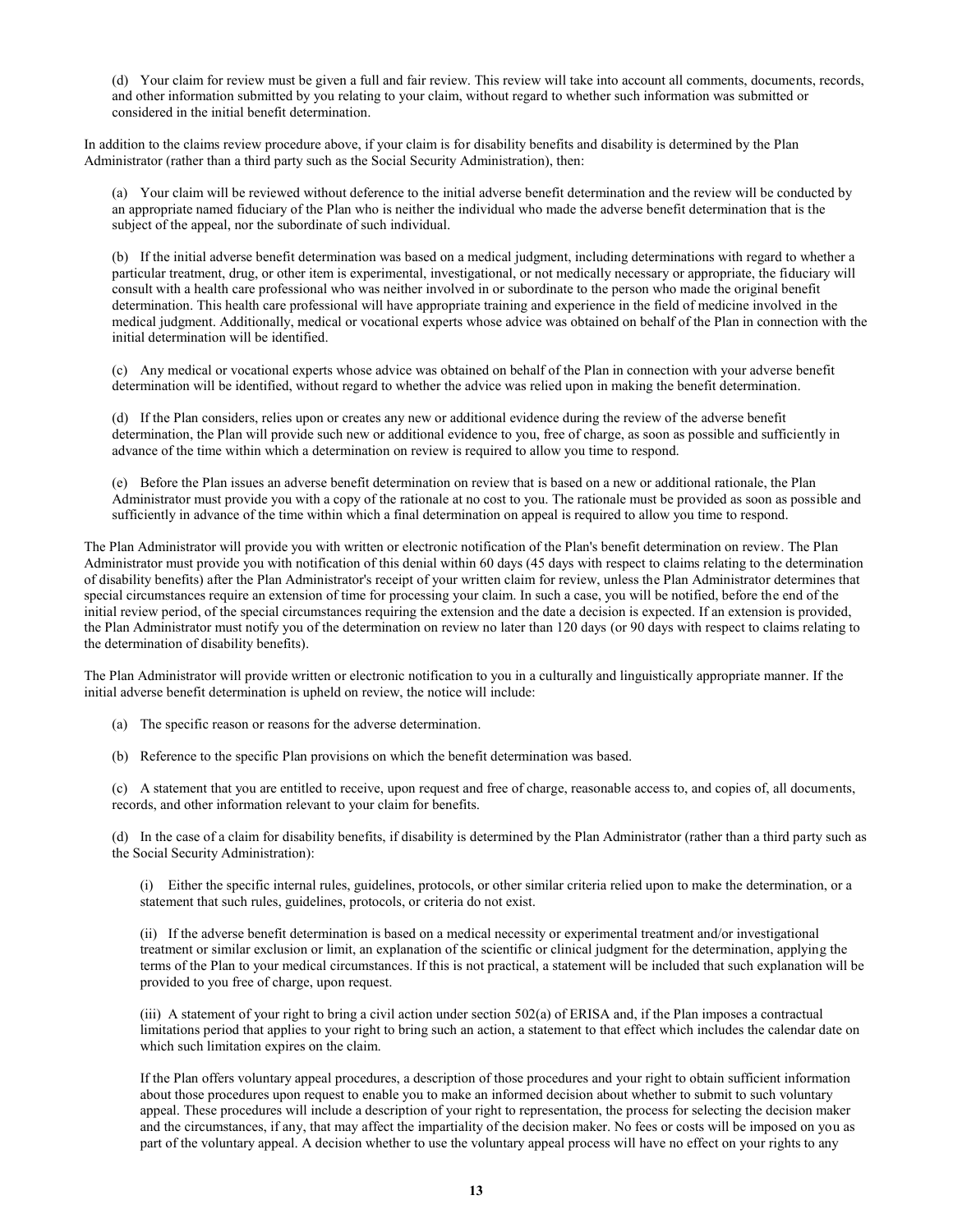other Plan benefits.

- (iv) A discussion of the decision, including an explanation of the basis for disagreeing with or not following:
	- the views presented by the claimant to the Plan of health care professionals treating you and vocational professionals who evaluated you;
	- the views of medical or vocational experts whose advice was obtained on behalf of the Plan in connection with an adverse benefit determination, without regard to whether the advice was relied upon in making the benefit determination; or
	- a disability determination made by the Social Security Administration and presented by you to the Plan.

If you have a claim for benefits which is denied, then you may file suit in a state or federal court. However, in order to do so, you must file the suit no later than 180 days after the date of the Plan Administrator's final determination denying your claim.

# **What are my rights as a Plan Participant?**

As a Participant in the Plan you are entitled to certain rights and protections under the Employee Retirement Income Security Act of 1974 (ERISA). ERISA provides that all Plan Participants are entitled to:

(a) Examine, without charge, at the Plan Administrator's office and at other specified locations, all documents governing the Plan, including collective bargaining agreements and insurance contracts, if any, and a copy of the latest annual report (Form 5500 Series) filed by the Plan with the U.S. Department of Labor and available at the Public Disclosure Room of the Employee Benefits Security Administration.

(b) Obtain, upon written request to the Plan Administrator, copies of documents governing the operation of the Plan, including collective bargaining agreements and insurance contracts, if any, and copies of the latest annual report (Form 5500 Series) and updated Summary Plan Description. The Plan Administrator may make a reasonable charge for the copies.

(c) Receive a summary of the Plan's annual financial report. The Plan Administrator is required by law to furnish each Participant with a copy of this summary annual report.

In addition to creating rights for Plan Participants, ERISA imposes duties upon the people who are responsible for the operation of the Plan. The people who operate your Plan, called "fiduciaries" of the Plan, have a duty to do so prudently and in the interest of you and other Plan Participants and beneficiaries. No one, including your Employer or any other person, may fire you or otherwise discriminate against you in any way to prevent you from obtaining a pension benefit or exercising your rights under ERISA.

If your claim for a pension benefit is denied or ignored, in whole or in part, you have a right to know why this was done, to obtain copies of documents relating to the decision without charge, and to appeal any denial, all within certain time schedules.

Under ERISA, there are steps you can take to enforce the above rights. For instance, if you request a copy of Plan documents or the latest annual report from the Plan and do not receive them within 30 days, you may file suit in a federal court. In such a case, the court may require the Plan Administrator to provide the materials and pay you up to \$110 a day until you receive the materials, unless the materials were not sent because of reasons beyond the control of the Plan Administrator.

If you have a claim for benefits which is denied or ignored, in whole or in part, you may file suit in a state or federal court. In addition, if you disagree with the Plan's decision or lack thereof concerning the qualified status of a domestic relations order or a medical child support order, you may file suit in federal court. You and your beneficiaries can obtain, without charge, a copy of the Plan's QDRO procedures from the Plan Administrator.

If it should happen that the Plan's fiduciaries misuse the Plan's money, or if you are discriminated against for asserting your rights, you may seek assistance from the U.S. Department of Labor, or you may file suit in a federal court. The court will decide who should pay court costs and legal fees. If you are successful, the court may order the person you have sued to pay these costs and fees. If you lose, the court may order you to pay these costs and fees, for example, it finds your claim is frivolous.

# **What can I do if I have questions or my rights are violated?**

If you have any questions about the Plan, you should contact the Plan Administrator. If you have any questions about this statement or about your rights under ERISA, or if you need assistance in obtaining documents from the Plan Administrator, you should contact the nearest office of the Employee Benefits Security Administration, U.S. Department of Labor, listed in the telephone directory or the Division of Technical Assistance and Inquiries, Employee Benefits Security Administration, U.S. Department of Labor, 200 Constitution Avenue, N.W., Washington, D.C. 20210. You may also obtain certain publications about your rights and responsibilities under ERISA by calling the publications hotline of the Employee Benefits Security Administration.